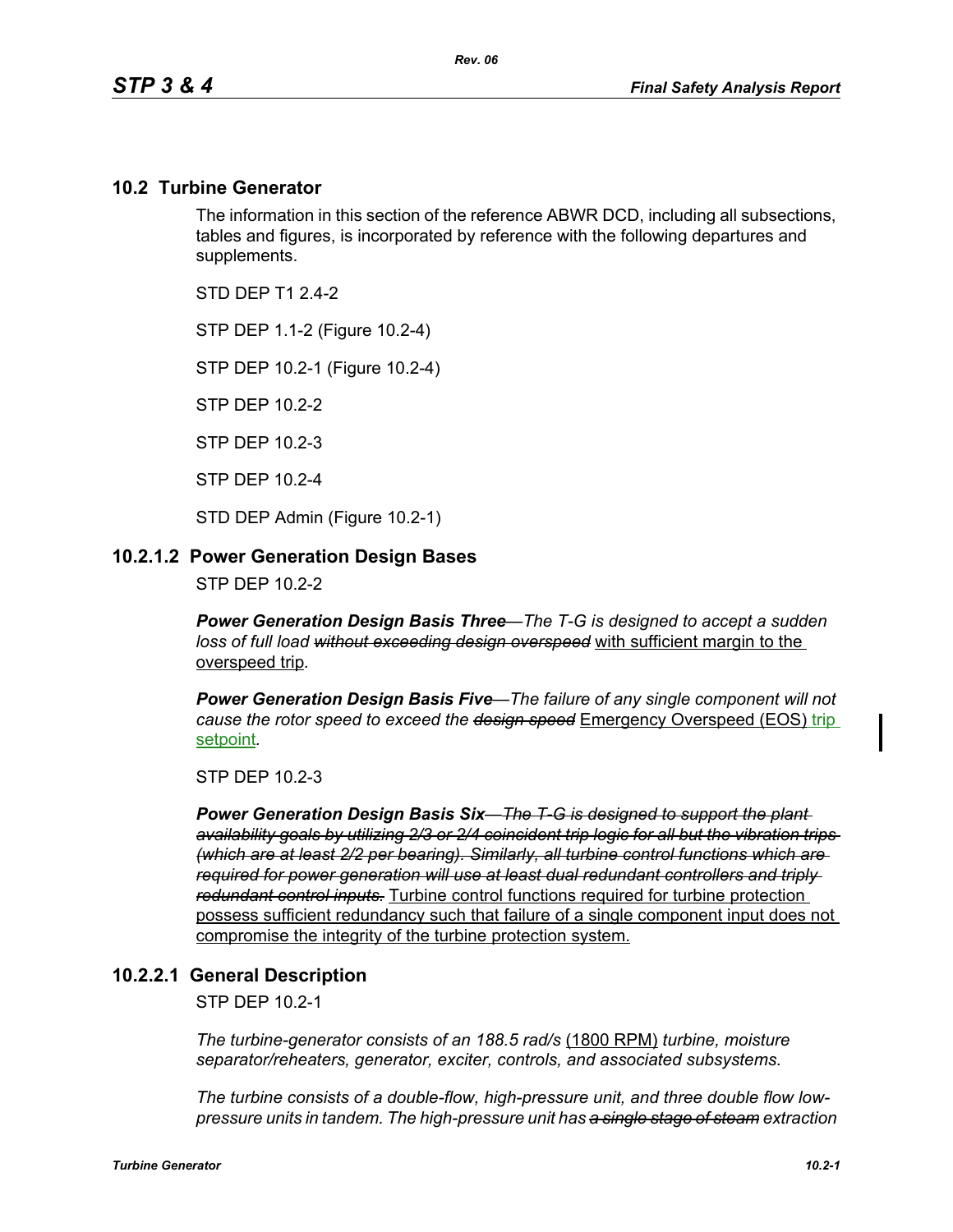points for reheater reheating steam and high pressure feedwater heating*. Moisture separation and reheating of the high-pressure turbine exhaust steam is performed by four* two *combined moisture separator/reheaters (MSRs). Two MSRs are* A MSR is *located on each side of the T-G centerline. The steam passes through the lowpressure turbines, each with four extraction points for the four low-pressure stages of feedwater heating, and exhausts into the main condenser. In addition to the* moisture separators in the *external MSRs, the turbines are designed to separate water from the steam and drain it to the next lowest extraction point feedwater heater* turbine steam path has provisions for removing some additional moisture and routing it to extraction lines.

*The generator is a direct driven, three-phase, 60 Hz, 188.5 rad/s* (1800 RPM) *synchronous generator with a water-cooled stator* armature winding *and hydrogen cooled rotor.*

*The turbine-generator uses a digital monitoring and control system which, in coordination with the turbine Steam Bypass and Pressure Control System, controls the turbine speed, load, and flow for startup and normal operations. The control system operates the turbine stop valves, control valves, and combined intermediate* stop and intercept *valves (CIVs). T-G supervisory instrumentation is provided for operational analysis and malfunction diagnosis.*

*Automatic control functions are programmed to protect the Nuclear Steam Supply System through appropriate corrective actions (Section 7.7).*

*T-G accessories include the bearing lubrication oil system, electrohydraulic control (EHC) system,* turbine hydraulic system, *turning gear, hydrogen* gas control *and CO2 system, seal oil system, stator cooling water system, exhaust hood spray system, turbine gland sealing system,* MSR reheater heating steam system *and turbine supervisory instrument (TSI) system.*

### STD DEP Admin

*The T-G unit and associated piping, valves, and controls* instruments *are located completely within the Turbine Building. There are no safety-related systems or components* The safety-related instruments *located within the Turbine Building with the exception of* are *the* safety-related *Reactor Protection System (RPS) sensors on the T-G unit. The safety-related switches or transducers used to detect fast closure of the turbine main stop and control valves* and closure of the main stop valves and the Leak Detection and Isolation System (LDS) sensors used to detect *and high high* main *condenser back* shell *pressure*, low main steam header pressure, and main steam line leakage. The safety-related instrumentation is *are fail safe, hence any local failure associated with the T-G unit will not adversely affect any safety-related equipment. Failure of T-G equipment cannot preclude safe shutdown of the reactor.*

STD DEP T1 2.4-2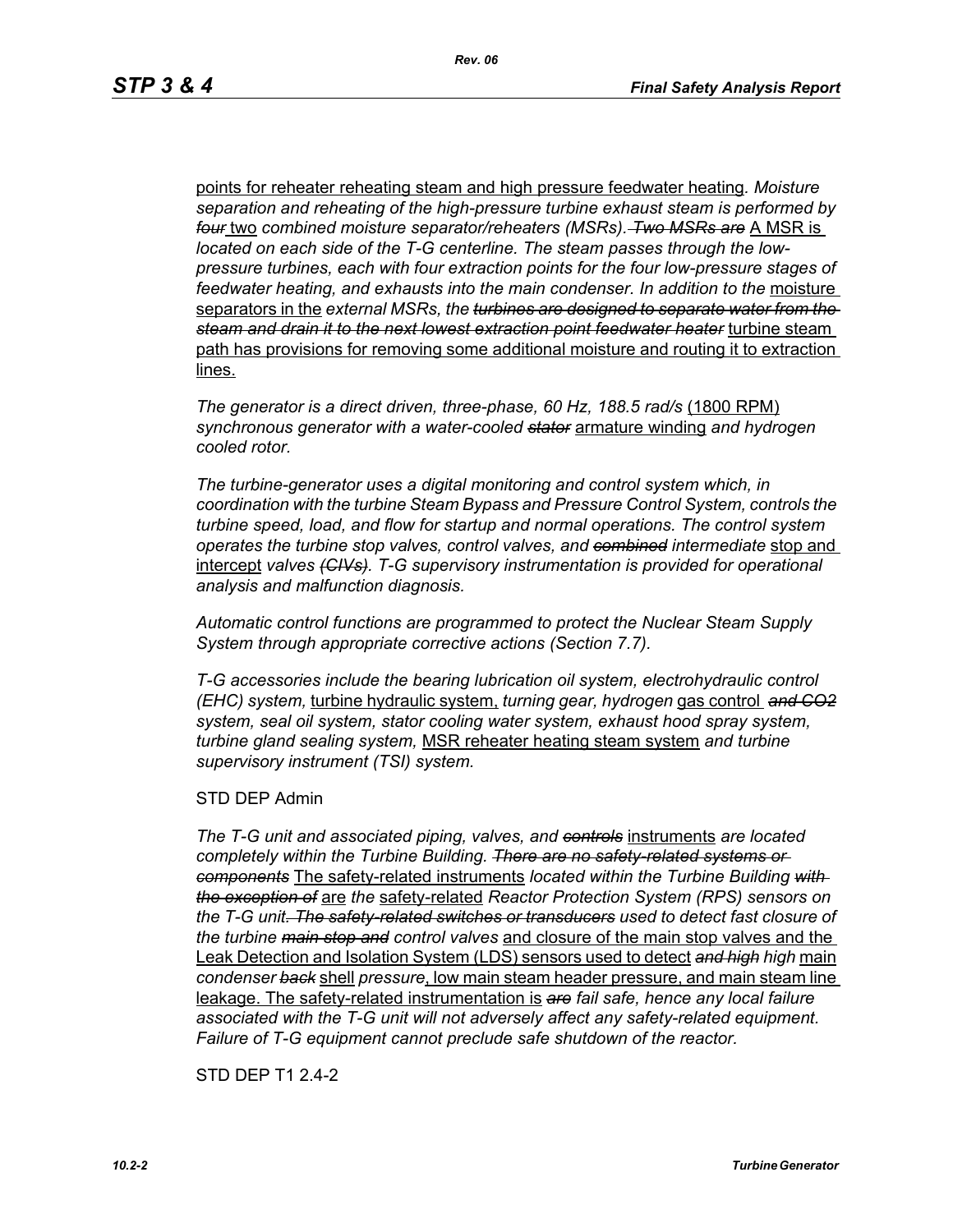The Turbine Building contains the safety-related electrical switchgear and trip breakers for the condensate pumps for the mitigation of a postulated feedwater line break in accordance with Subsection 8.3.1.1.1.

## **10.2.2.2 Component Description**

STP DEP 10.2-1

*Main Stop and Control Valves—Four high-pressure main stop and control valves admit steam to the high-pressure (HP) turbine. The primary function of the main stop valves is to quickly shut off the steam flow to the turbine under emergency conditions. The primary function of the control valves is to control steam flow to the turbine in response to the turbine control system.*

*The main stop valves are operated in an open-closed mode either by the emergency trip, fast acting valve for tripping, or by a small solenoid valve for testing. The disks are totally unbalanced and cannot open against full differential pressure. A bypass is provided to pressurize the below seat areas of the four valves. Springs are designed to close the main stop valve in approximately 0.20*0.30 *second under the emergency conditions listed in Subsection 10.2.2.5.*

*Each stop valve contains a permanent steam strainer to prevent foreign matter from entering the control valves and turbine.*

*The control valves are designed to ensure tight shutoff. The valves are of sufficient size, relative to their cracking pressure, to require a partial balancing. Each control valve is operated by a single acting, spring-closed servomotor opened by a high pressure fire-resistant fluid supplied through a servo valve. The control valve is designed to close in approximately 0.20*0.30 *second.*

*Moisture Separator Reheaters—Four*Two *horizontal cylindrical-shell, combined moisture separator/reheaters (MSRs) are installed in the steam path between the high and low pressure turbines. The MSRs serve to dry and reheat the HP turbine steam exhaust (crossaround steam), before it enters the low-pressure turbines. This improves cycle efficiency and reduces moisture-related erosion and corrosion in the low-pressure turbines. Crossaround steam is piped into the bottom of the MSR. Moisture is removed in chevron-type moisture separators, and is drained to the moisture separator drain tank and from there to the heater drain tank* appropriate stage of feedwater heating*. The dry crossaround steam next passes upward across the reheater which is supplied with main steam. Finally, the crossaround steam is routed to the combined intermediate valves (CIVs), which are located just upstream of the low-pressure turbines inlet nozzles.The reheaters drain, via drain tanks, to the forward pumped heater drain system, which discharges to the reactor feedwater pump suction. Safety valves are provided on the MSR for overpressure protection.* The steam next passes upward across the two reheater stages. Heating steam to the first reheater stage is supplied by extraction steam and heating steam to the second reheater stage is supplied with main steam. Reheated steam is routed to the intermediate stop and intercept valves, which are located just upstream of the low-pressure turbine inlet nozzles. Relief valves are provided on the MSR for overpressure protection.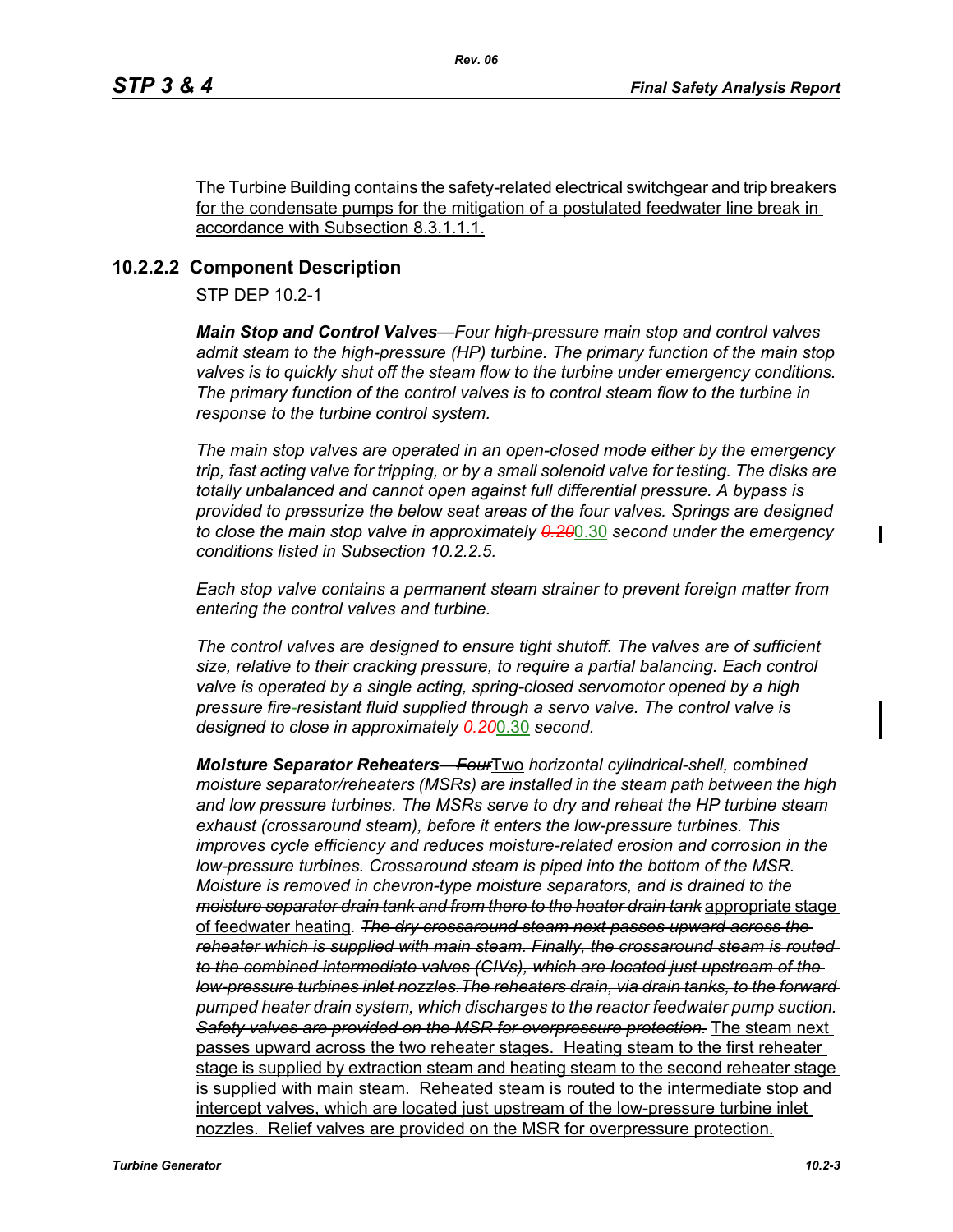*Combined Intermediate* **Stop and Intercept** *Valves* **(Intermediate Stop Valves and Intercept Valves)***— Two combined intermediate valves (CIVs) are provided for each*  LP turbine, one in each steam supply line, called the hot reheat line. The combined intermediate valves (*CIV*s) *consists of two valves—the intercept valve and the intermediate stop valve, which share a common casing. Although they utilize a common casing, these valves have entirely separate operating mechanisms and controls. The function of the CIVs is to protect the turbine against overspeed from steam and water energy stored between the main stop and control valves and the CIVs. One CIV is located on each side of each LP turbine.* Hydraulically operated intermediate stop valves (ISVs) and intercept valves (IVs) are provided in each hot reheat line just upstream of the Low Pressure (LP) turbine inlets. Upon loss of load, the intercept valves first close then throttle steam to the LP turbine, as required to control speed. The intermediate stop valves close on a turbine trip. The intermediate stop valves and intercept valves are designed to rapidly close to control turbine overspeed.

*Steam from the MSRs enters the single inlet of each valve casing, passes through the permanent basket strainer, past the intercept valve and stop valve disks, and enters the LP turbine through a single inlet* these valves*. The CIVs* which *are located as close to the LP turbine as possible to limit the amount of uncontrolled steam available for overspeeding the turbine. Upon loss of load, the intercept valve first closes then throttles steam to the LP turbine, as required to control speed and maintain synchronization. It is* These valves are *capable of opening against full system pressure. The intermediate stop valves close only if the intercept valves fail to operate properly. These valves are capable of opening against a pressure differential of approximately 15% of the maximum expected system pressure. The intermediate stop valve and intercept valve* and *are designed to close in approximately 0.2 second.* 

*Low-Pressure Turbines—Each LP turbine receives steam from two CIVs* hot reheat lines*. The steam is expanded* expands *axially across several stages of stationary and moving buckets* blades*. Turbine stages are numbered consecutively, starting with the first HP turbine stage.*

*Extraction steam from the LP turbines supplies the first four stages of feedwater heating. A fifth extraction stage may be provided to remove moisture and protect the last-stage buckets from erosion induced by water droplets. This extraction is drained directly to the condenser.*

*Extraction Non-return Valves—Upon loss of load, the steam contained downstream of the turbine extractions could flow back into the turbine, across the remaining turbine stages, and into the condenser. Associated condensate could flash to steam under this condition and contribute to the backflow of steam or could be entrained with the steam flow and damage the turbines. Extraction n*N*on-return valves are installed in the*  employed in selected *extraction lines to the first, second, third and, if required, forth stage of turbine extractions to guard against this backflow and the resulting potential damage due to water entrainment or overspeed condition* minimize the potential for prevent overspeeding*.*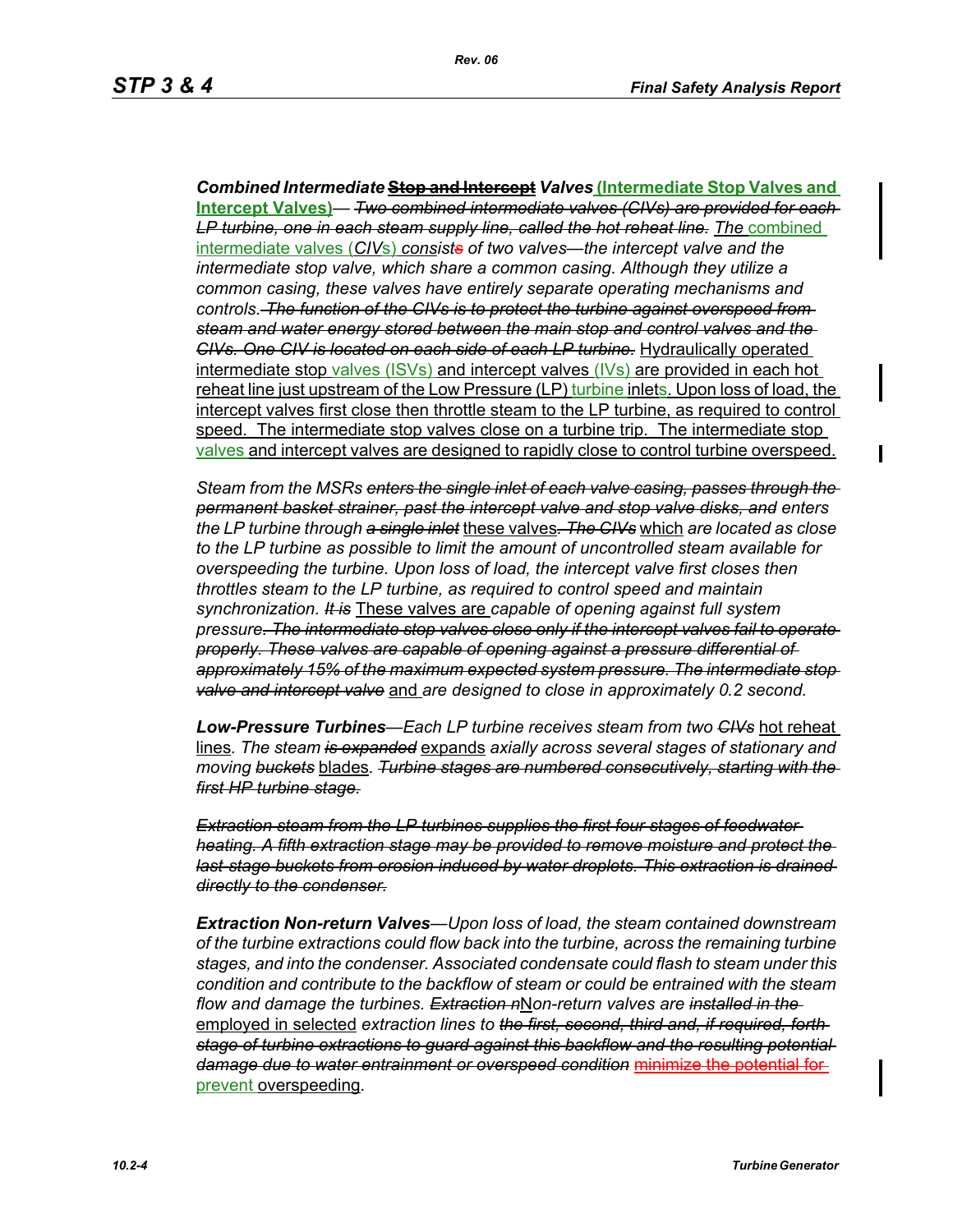The non-return valves are spring assisted closure type check valves. Spring assisted non-return valves are held open with instrument air. They close on loss of air. When the air is released the springs act to close the valves. Closure time is within 2 seconds from tripping the air relay dump valve. If the air relay dump valve fails to vent the air to the non-return valve actuators, they will close on reverse steam flow.

There are thirteen (13) extraction non-return valves. Seven are located on high pressure extraction steam lines to the two No. 5 and two No. 6 feedwater heaters, the two MSRs, and the turbine gland seal evaporator. Six are located on low pressure turbine extraction lines to the three No. 3 and three No. 4 low pressure heaters. A single failure of an extraction nonreturn valve will not cause the turbine speed to exceed its design overspeed of 120% of rated speed after a full load rejection.

Non-return valves are not used on extraction lines to the three No. 1 and three No. 2 low pressure heaters and, because of the relatively low potential energy for increasing the turbine speed, are not required for turbine overspeed protection.

*Generator—The generator is a direct-driven, three-phase, 60 Hz, 188.5 rad/s* (1800 RPM)*, four-pole synchronous generator with water-cooled stator and hydrogen cooled rotor.*

*The rotor is manufactured from a one-piece forging and includes layers of field windings embedded in milled slots. The windings are held radially by steel slot wedges at the rotor outside diameter. The wedge material maintains its mechanical properties at elevated temperature. The magnetic field is generated by DC power which is fed to the windings through collector rings located outboard of the main generator bearings. The rotor body and shaft is machined from a single, solid steel forging. Detailed examinations include:* 

- *(1) material property checks on test specimens taken from the forging;*
- *(2) photomicrographs for examination of microstructure;*
- *(3) magnetic particle and ultrasonic examination;*
- *(4) surface finish tests of slots for indication of a stress riser* residual stress measurement at vendor factory test.

STP DEP 1.1-2

STP DEP 10.2-4

*Bulk Hydrogen System—The bulk hydrogen and CO*2 *system is illustrated on Figure 10.2-4. The hydrogen system is designed to provide the necessary flow and pressure at the main generator for purging carbon dioxide during startup and supply makeup hydrogen for generator leakage during normal operation.*

*The bulk hydrogen system utilizes the guidelines given in EPRI report NP-5283-SR-A*  with respect to these portions of the guidelines involving hydrogen that do not deal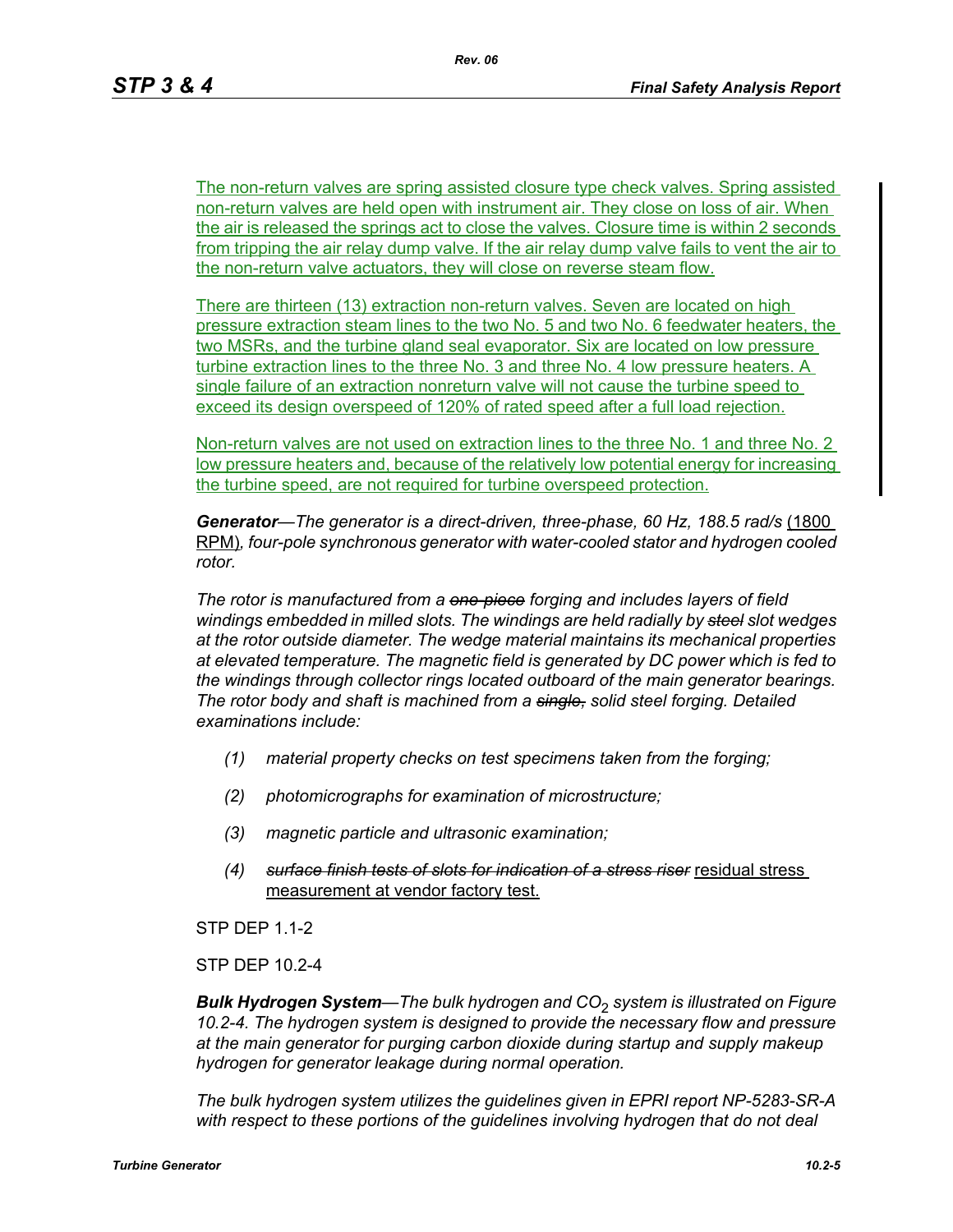*specifically with the HWC system. Specifically, the bulk hydrogen system piping and components will be located to reduce risk from their failures.* A single bulk hydrogen storage facility will be used to store hydrogen compressed gas cylinders for STP 3 & 4. *The bulk hydrogen storage is located outside but near the Turbine Building* and at least 100m from any safety-related building*. The hydrogen lines are provided with a pressure reducing station that limits the maximum flow to less than 100 standard cubic meters per minute before entering the Turbine Building. Equipment and controls used to mitigate the consequences of a hydrogen fire/explosion will be designed to be accessible and remain functional during the postulated postaccident condition. The design features and/or administrative controls shall be provided to ensure that the hydrogen supply is isolated when normal building ventilation is lost.*

### **10.2.2.3 Normal Operation**

STP DEP 10.2-1

*During normal operation, the main stop valves and CIVs* , intermediate stop valves and intercept valves *are wide open. Operation of the T-G is under the control of the Electro-Hydraulic Control (EHC) System. The EHC System is comprised of three basic subsystems: the speed control unit, the load control unit, and the flow control unit. The normal function of the EHC System is to generate the position signals for the four main stop valves, four main control valves, and six CIVs* intermediate stop valves and six intercept valves.

### **10.2.2.4 Turbine Overspeed Protection System**

The information in this subsection of the reference ABWR DCD is replaced in its entirety with the following information.

STP DEP 10.2-3

The electro-hydraulic control (EHC) system provides the normal speed control systemfor the turbine and comprises a first line of defense against turbine overspeed. This system includes the main steam control valves  $(CV)$ , intermediate steam intercept valves (IV), extraction system non-return valves, and fast-acting valve-closing functions within the EHC system. The normal speed control unit utilizes three speed signals. Loss of any two of these speed signals initiates a turbine trip via the Emergency Trip System (ETS). An increase in speed above setpoint tends to close the control and intercept valves in proportion to the speed increase. The EHC fully shuts off steam to the high pressure turbine (HP) at approximately 105% of the turbine rated speed by closing the turbine control valves, and the EHC fully shuts off steam to the low pressure turbines (LPs) at approximately 107% of the turbine rated speed by closing the intercept valves.

Rapid turbine accelerations resulting from a sudden loss of load at higher power levels normally initiate the fast-acting solenoids via the speed control system's Power-Load Unbalance (PLU) function, to rapidly close the control valves and intercept valves irrespective of the current turbine speed. Normal speed control is supplemented by the PLU function which is implemented in the EHC, and together they form the first line of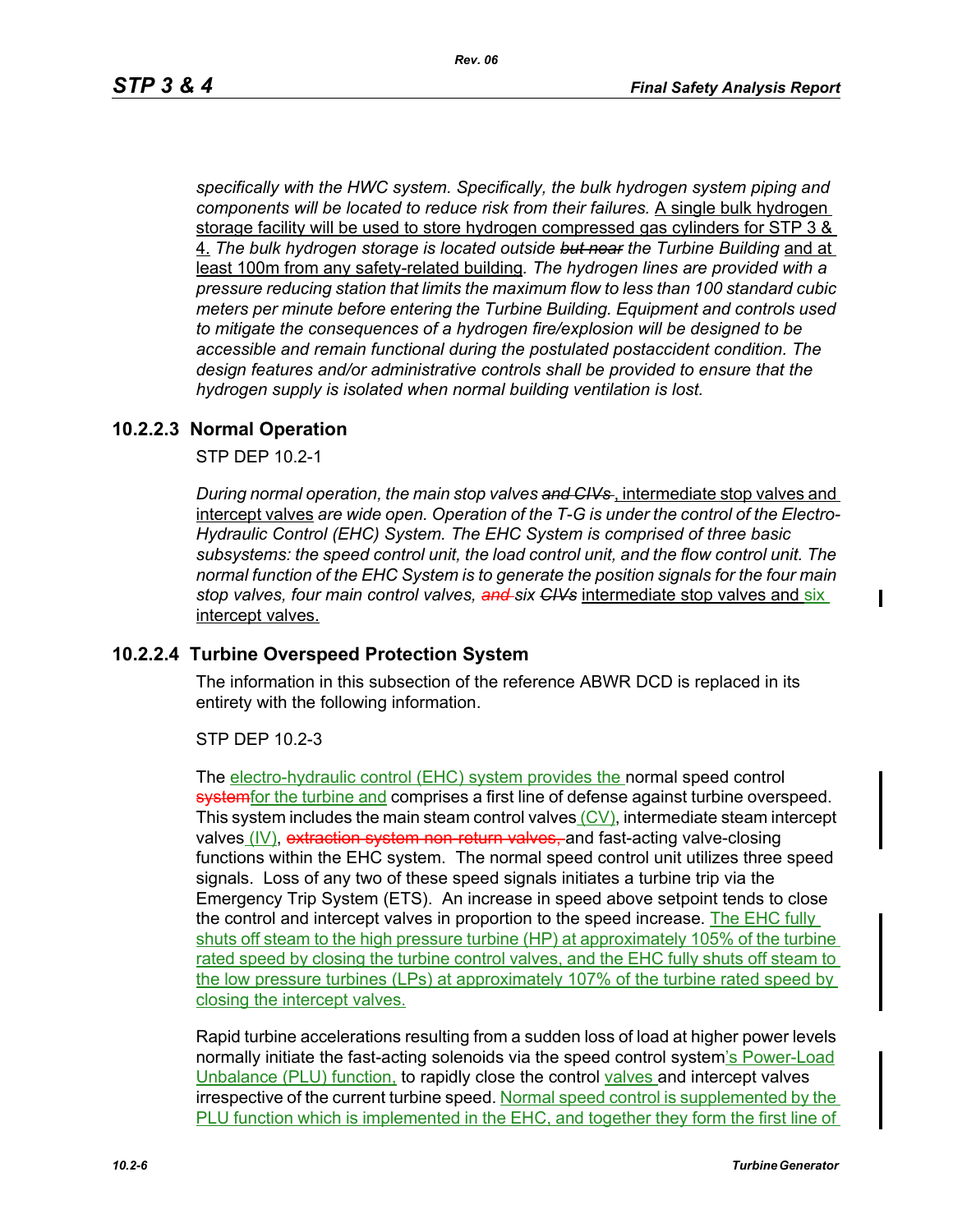defense against turbine overspeed. The PLU uses the difference between turbine power and load indications, which are high pressure turbine exhaust steam pressure and generator current, respectively, to cause fast closure of the turbine control valves and intercept valves when the difference between power and load exceeds approximately 40%, to limit overspeed in the event of a full load rejection. A load rejection below approximately 40% power (reactor trip threshold) will not result in a PLU actuation and subsequent control valve fast closure. Instead, it will result in normal control valve closure under normal servo control to prevent turbine speed from exceeding the primary overspeed trip setpoint of 110%; and will result in opening of the turbine bypass valves for reactor pressure control.The normal speed control system,including the PLU function, is designed to limit peak overspeed resulting from a loss of full load, to at least  $\frac{4\%2\%}{2}$  below the overspeed trip set point. Typically, this peak speed is in a range of 406-109%105-108% of rated speed, and the overspeed trip set point is typically close to 110% of rated speed. All turbine steam control and intercept valves are fully testable during normal operation. The fast closing feature, provided by action of the fast-acting solenoids, is testable during normal operation.

If the normal speed control and the PLU function should fail, the turbine primary and emergency overspeed trip devices close the steam admission valves including themain and (turbine stop, control, intermediate stop and intercept valves) and the extraction steam non-return valves through the actuation of the air relay dump valve. This turbine overspeed protection system, which includes the diverse primary and emergency turbine overspeed protection functions, comprises the second line of defense against turbine overspeed. It is redundant, highly reliable and diverse indesign and implementation from the normal speed control system and protection system. This overspeed protection system is designed to ensure that even with failure of the normal speed control system, the resulting turbine speed does not exceed 120% of rated speed. In addition, the components and circuits comprising the turbine overspeed protection system are testable when the turbine is in operation.

The overspeed trip system is electrical, redundant and consists of the Primary and **Emergency overspeed trip functions.** The primary trip function is independent and diverse from the emergency trip function as explained below (refer to Figure 10.2-5, Turbine Overspeed Trip System Functional Diagram). Reliability is achieved by using two sets of redundant speed sensing probes, which input to the independent Primaryand Emergency Trip modules in the control system. For additional reliability, tTwo-outof-three logic is employed in both the  $\frac{P}{Q}$ primary and  $\frac{E}{Q}$ emergency overspeed trip circuitry. EitherEach trip modulefunction can de-energize theits associated trip pilot valve solenoids of the electro-hydraulic Emergency Trip Device (ETD). The ETD is composed of two independent trip-solenoid valves, each with two normally energized fail-safe solenoids operated pilot valves. For each trip valve, each trip pilot valve solenoid is powered from a separate power source. The solenoids-operated pilot**valves** de-energize in response to detection of an overspeed condition by the turbine speed control logic. De-energization of both solenoid operated pilot valvestrip pilot valve solenoids is necessary to cause the spool in their respective trip-solenoid valve to reposition, which depressurizes the emergency trip fluid system, rapidly closing all steam inlet valves and indirectly closing the steam extraction nonreturn valves. Accordingly, the repositioning of only one of the two trip-solenoid valves is necessary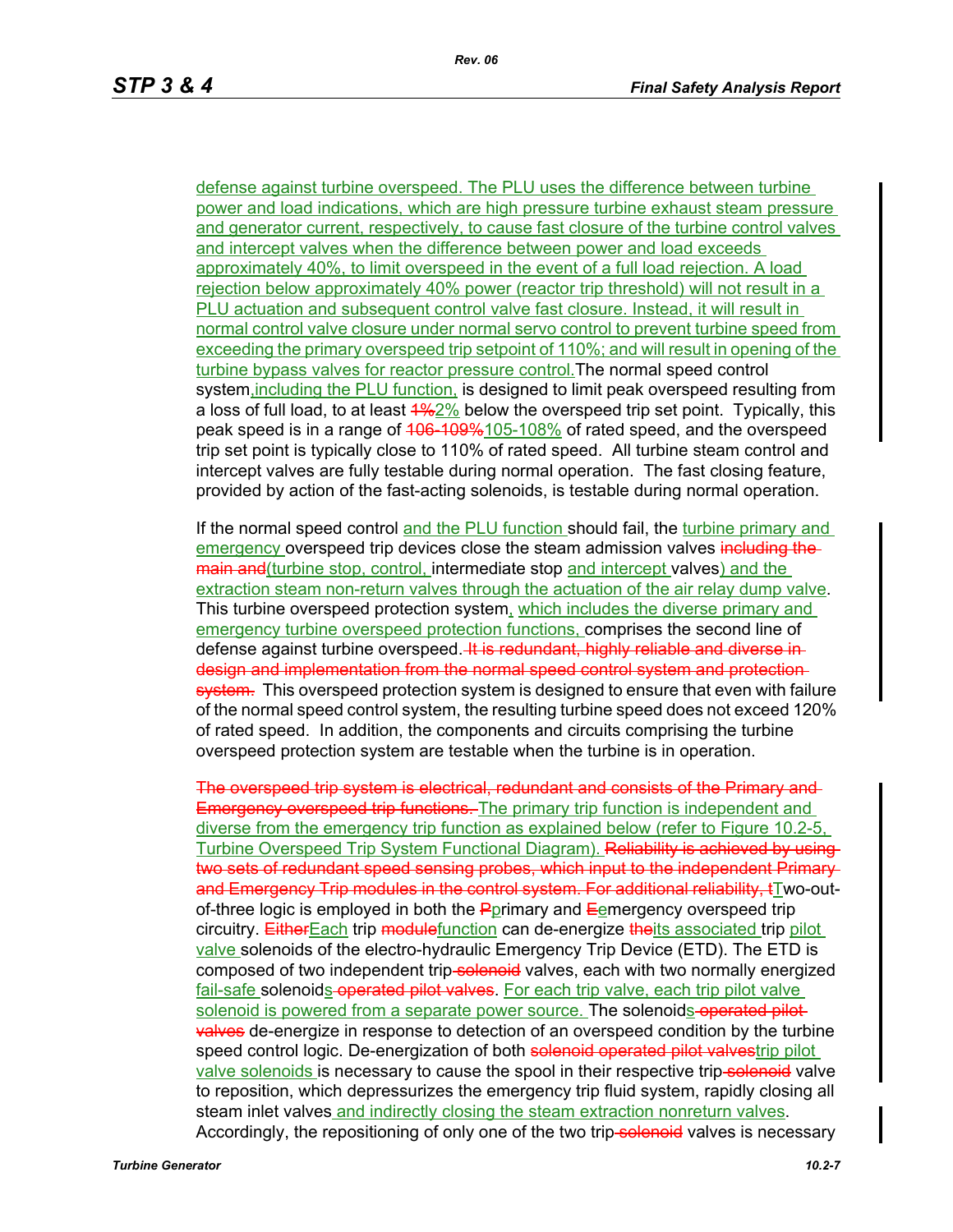to trip the main turbine. A single electrical component failure does not compromise trip protection, and does not result in a turbine trip. Each trip-solenoid valve in the ETD is testable while the turbine is in operation.

The diverse primary overspeed trip function utilizes three passive speed sensors that are separate from the active speed sensors used for normal speed control and emergency trip function. Speed sensors are diverse (passive and active sensors) between primary overspeed and emergency overspeed trip. Speed sensing for primary and emergency overspeed trip functions also use separate speed wheels (refer to Figure 10.2-5). Each speed signal for the primary trip function is compared to a speed setpoint of approximately 110% of rated speed, and produces trip signals arranged in two-out-of-three logics, to de-energize both trip pilot valve solenoids of one of the two trip valves of the ETD. Both trip pilot valve solenoids must be de-energized to trip the associated trip valve. The ETD has two redundant trip valves. Tripping of either redundant trip valve will drain the emergency trip fluid, resulting in a turbine trip.

The emergency overspeed trip function is the redundant backup electrical overspeed trip and uses three active magnetic pickups to sense turbine speed that are separate from those used by the primary overspeed trip function. The speed setpoint for the emergency overspeed trip function is approximately 111% of rated speed.

The control signals from the two turbine-generator overspeed trip functions are isolated from, and independent of, each other. The two overspeed trip functions use diverse electronic means (hardware and software/firmware) to eliminate common cause failures from rendering the trip functions inoperable. The two overspeed trip systems are installed in separate cabinets, each with redundant uninterruptable power sources.

The emergency electrical overspeed trip function uses the same turbine speed sensing techniques and the same speed sensors as the normal speed control system. The normal speed controllers and emergency overspeed protection trip controllers may be located in the same cabinet (refer to Figure 10.2-5). However, the control signals from the normal speed control system and the trip signals from the emergency overspeedprotection trip function are separate from each other. This means that the emergency overspeed protection trip function is implemented in three separate trip controllers, and that these trip controllers are separate from the normal speed controllers, so that the control signals from the two systems are isolated from, and independent of, each other. The trip output signals from the trip controllers are arranged in two-out-of-three logic to de-energize the trip pilot valve solenoids of one of the two trip valves in the ETD to cause a turbine trip. Redundant power sources are provided for the trip controllers and normal speed controllers. Loss of power to one trip controller will result in a single channel trip signal to the two-out-of-three trip logic with no turbine trip. Functional independence of the normal speed control system and the emergency overspeed trip system is assured in that failure of the normal speed controllers does not affect the ability of the emergency overspeed trip function.

The overspeed sensing devices are located in the turbine front bearing standard, and are therefore protected from the effects of missiles or pipe breakage. The hydraulic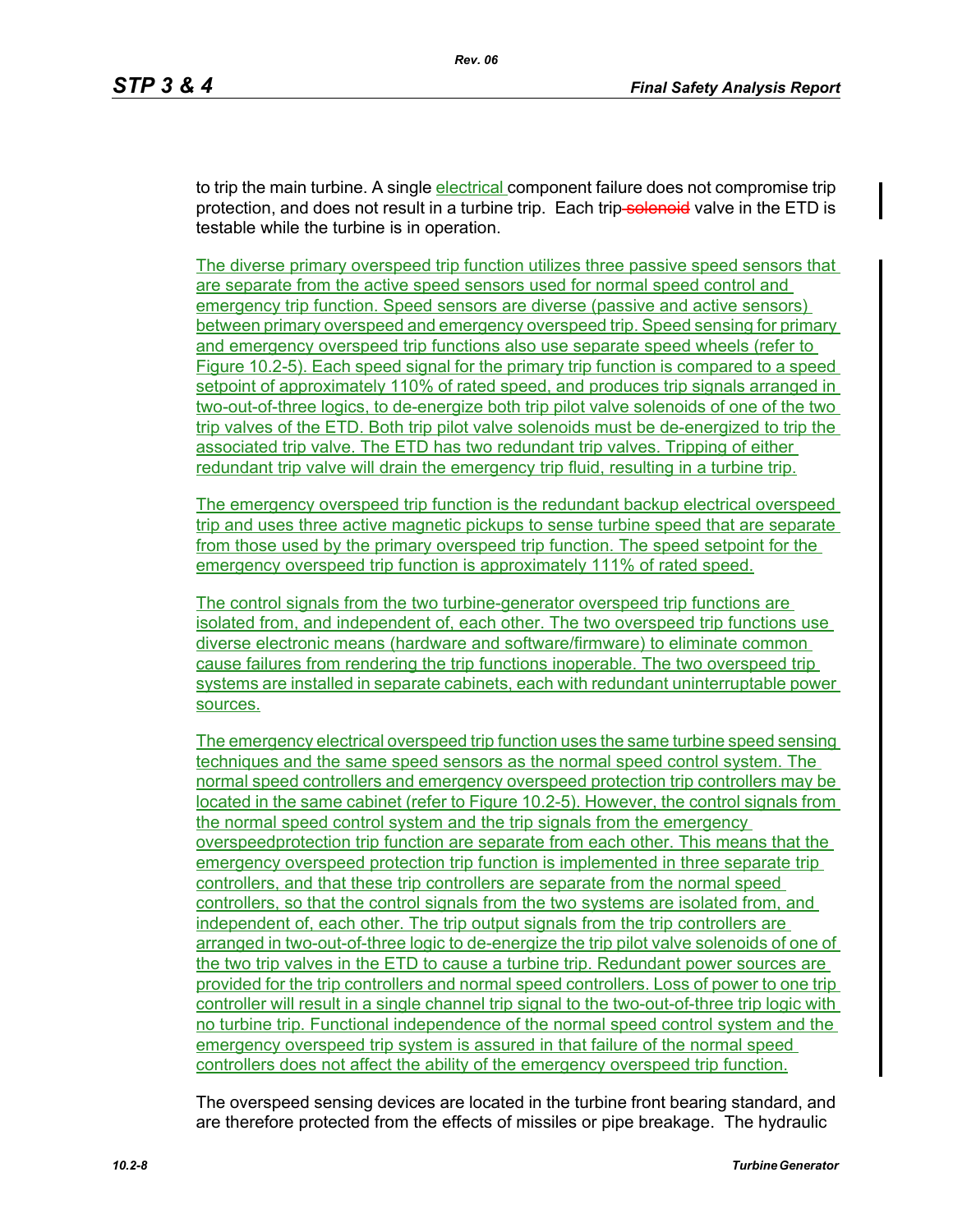*Rev. 06*

lines are fail-safe; if one were to be broken, loss of hydraulic pressure would result in a turbine trip. The ETD is also fail-safe. Each trip solenoid valve transfers to the trip state on a loss of control power to both of its associated trip pilot valve solenoids, resulting in a turbine trip. These features provide inherent protection against failure of the overspeed protection system caused by low trajectory missiles or postulated piping failures.

The Primary and Emergency electrical overspeed trip modules each consist of three independent circuits. Each circuit monitors a separate logic at specific speed levels.

Each turbine extraction line is reviewed for potential energy and contribution to overspeed. The number and type of extraction non-return valves required for each extraction line are specified based on the enthalpy and mass of steam and water in the extraction line and Ffeedwater heater. Higher energy lines are provided with powerassisted closed non-return valves, controlled by an air relay dump valves, which in turn, areis activated by the emergency trip fluid system. The air relay dump valves, actuated on a turbine trip, dumps air from the extraction non-return valve actuators to provide rapid closing. The closing time of the extraction non-return valves is sufficient to minimize steam contribution to the turbine overspeed event.

The following component diversities redundancies are employed to quard against excessive overspeed:

- (1) Main stop valves/control valves
- (2) Intermediate stop valves/intercept valves
- (3) Normal speed control/primary overspeed control/emergency overspeed control
- (4) Fast-acting solenoid valves/emergency trip fluid system (emergency trip device)
- (5) Speed control signals/primary overspeed trip/emergency overspeed trip
- (6) Spring assisted non-return check valves where needed/ air relay dump valve for spring assisted non-return valves

The main stop valves and control valves provide full redundancy-and diversity in that these valves are in series and have independent control signals and operating mechanisms. Closure of all four stop valves or all four control valves effectively shuts off all main steam flow to the HP turbine. The intermediate stop and intercept valves are also fully redundant-and diverse in that they are in series and have **independent** separate control signals and operating mechanisms. Closure of either valve or both valves in each of the six sets of intermediate stop and intercept valves effectively shuts off steam flow to the three LP turbines. This arrangement is such that failure of a single valve to close does not result in a maximum speed in excess of design limits. To ensure water flashing to steam from the feedwater heaters, moisture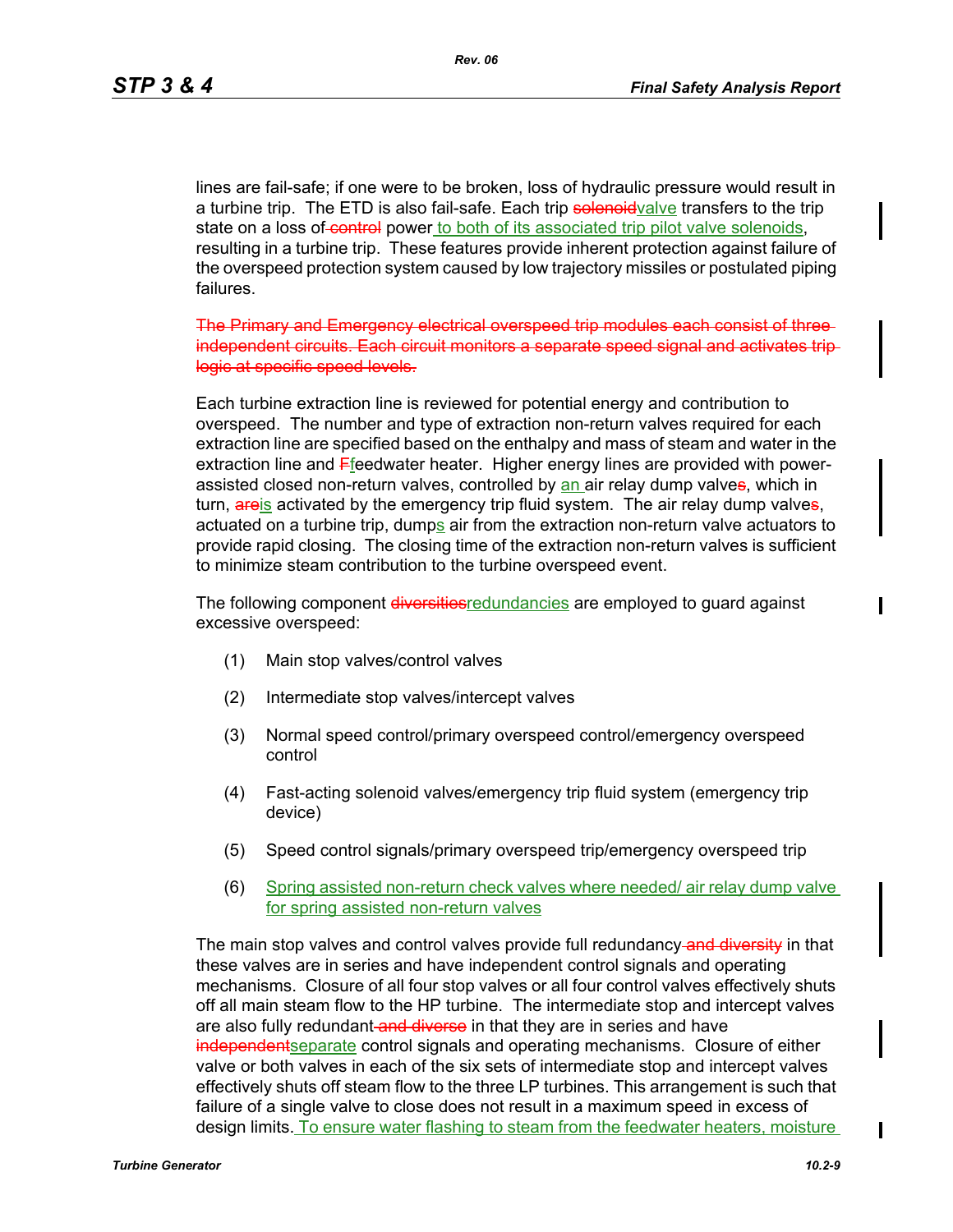separators/reheaters, and the gland seal evaporator does not contribute to acceleration of the turbine after a trip, spring assisted non-return check valves are installed on lines that could contain high amounts of entrained energy.

The following is a summary of the shared hydraulic components and system interfaces.

- The fluid trip system supply (FTS) provides hydraulic fluid to the trip valves. Failure of this supply line will fail safe because loss of oil pressure will cause all valves to fast close.
- The hydraulic power unit (HPU) has one central reservoir, two redundant pumps, associated filters and control valves. These pumps supply high-pressure hydraulic fluid for the fluid trip system, normal control of turbine valves and the main steam bypass valves.
- There is one hydraulic fluid drain header for the main stop valves (MSV) and one drain header for the control valves (CV). These two headers drain to the HPU reservoir through a common drain line.
- There is one hydraulic fluid drain header for three intermediate stop valves (ISV) and three intercept valves (IV), with one common drain line to the HPU reservoir. A similar arrangement exists for the other three ISVs and three IVs.
- The hydraulic fluid drain headers and drain lines are large diameter pipes, and are arranged with the appropriate slope to drain to the HPU reservoir.
- **Each pair of ISVs and IVs share a common valve body, also referred to as a CIV,** but each valve has its own separate valve disk, actuator, and instrumentation. The ISVs and IVs operate separately from each other as discussed in COLA Part 2, Tier 2, Subsection 10.2.2.2.
- The trip valves and lockout valves drain emergency trip system (ETS) fluid to a common drain header, where it is drained to the HPU reservoir through a common drain pipe. The header drain will be a one-inch nominal, or greater, pipe.
- The drain header has one vent line to the HPU reservoir.
- **Periodic surveillance testing of valves and trip devices ensure that the drain lines** are not plugged.
- There is one air relay dump valve that controls air to the steam extraction non-return valves. Venting of the air through the air relay dump valve will enable spring assisted closure of the non-return valves. The instrument air system supplies clean and filtered air to the non-return valves and the relay dump valve. See COLA Part 2, Tier 2, Subsection 9.3.6 for more details of the instrument air system. The extraction non-return valves are check valves and, should the air fail to vent, they would close on reverse flow without the spring assist.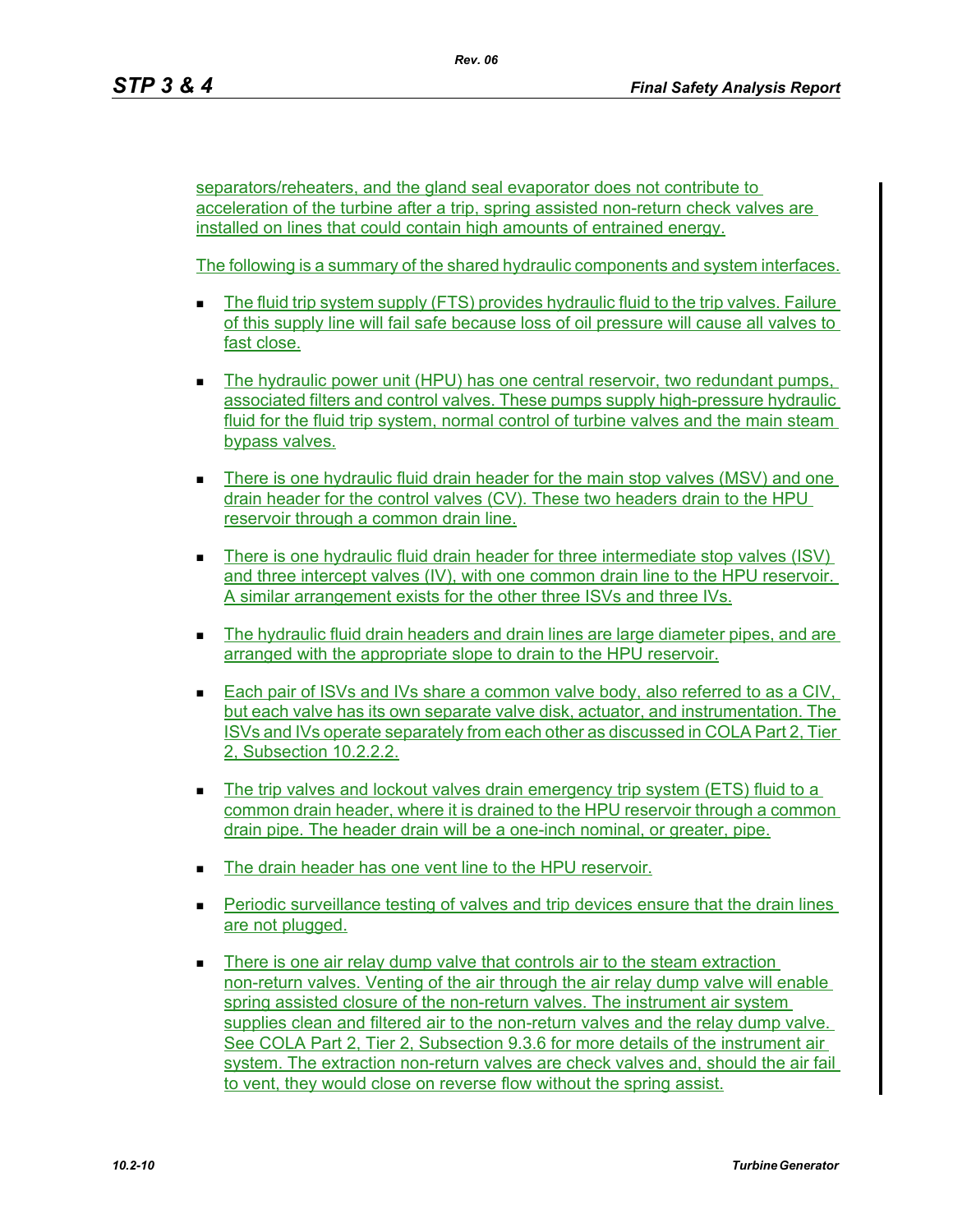# **10.2.2.5 Turbine Protection System**

STP DEP 10.2-3

*In addition to the overspeed trip signals discussed, the ETS closes the main stop*  valves *and control valves*,*and the CIVs* intermediate stop valves and intercept valves, and the extraction non-return valves *to shut down the turbine on the following signals.*

- *(1) Emergency*Manual *trip pushbutton*switch *in* the *control room*
- *(2) Moisture Separator high level*
- *(3) High condenser pressure*
- *(4) Low lube oil pressure*
- *(5) LP turbine exhaust hood high temperature*
- *(6) High reactor water level*
- *(7) Thrust bearing wear*
- *(8) Overspeed (electrical and mechanical)* Not Used
- *(9) Manual* EmergencyManual *trip handle on* switch atnear the *front standard*
- *(10) Loss of stator coolant*
- *(11) Low hydraulic fluid pressure*
- *(12) Any* Selected *generator trip*
- *(13) Loss of EHC electrical power*
- *(14) Excessive turbine shaft vibration*
- *(15) Loss of two* of the three *speed signals* that are shared by the normal speed control and emergency overspeed trip functions-either Normal Speed-Control or Emergency Overspeed Trip
- *(16) Loss of two pressure control channels*

*All of the above trip signals except* generator trips, loss of power, and *vibration and manual trips use 2/3 or 2/4* two-out-of-three *coincident trip logic.*

*When the ETS is activated, it overrides all operating signals and trips the main stop and*valves, *control valves, and combined intermediate* stop valves, and intercept *by way of their disk/dump valves.* The extraction non-return valves also close by venting air through the relay dump valve.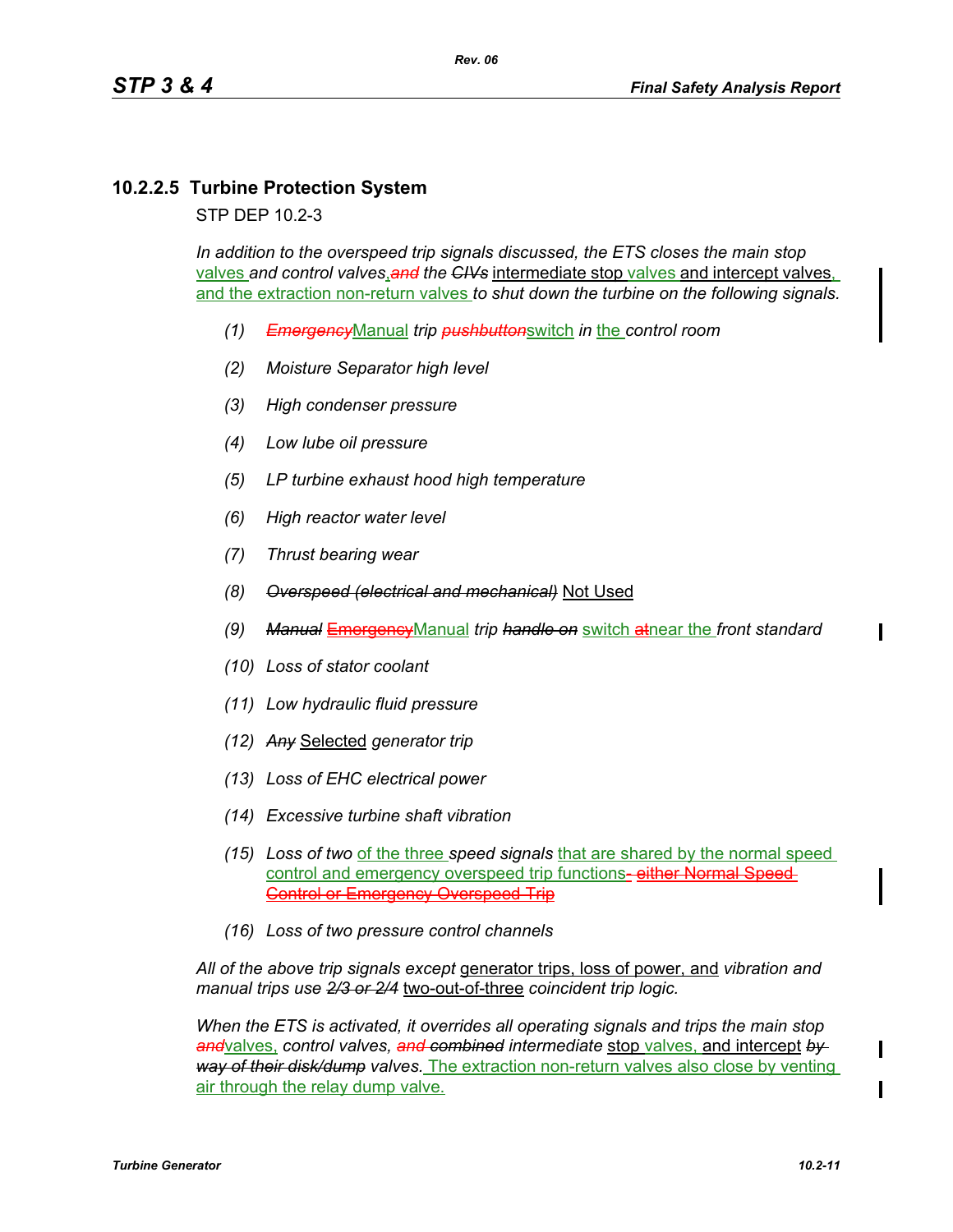The manual trip switches in the control room and near the front standard are directly hardwired to interrupt power to the trip pilot valve solenoids, resulting in dumping of the ETS fluid and a turbine trip.

## **10.2.2.6 Turbine-Generator Supervisory Instruments**

STP DEP 10.2-1

*Although the turbine is not readily accessible during operation, the turbine supervisory instrumentation is sufficient to detect any potential malfunction. The turbine supervisory instrumentation includes monitoring of the following:*

*(13) Exciter* Collector *air temperatures*

## **10.2.2.7 Testing**

STP DEP 10.2-3

*The electrical and mechanical* Primary and Emergency *overspeed trip* circuits and *devices can be tested remotely at* shut down, *rated speed* and *under load, by means of controls on the EHC test panel.*in the Main Control Room. *Operation of the overspeed protection devices under controlled, overspeed* speed *conditions* is *checked at startup and after each refueling or major maintenance outage.* In some cases, operation of the overspeed protection devices can be tested just prior to shutdown, thus negating the need to test overspeed protection devices during subsequent startup, if no maintenance is performed affecting the overspeed trip circuits and devices.

During refueling, or maintenance shutdowns, coinciding with the in-service inspection schedule required by Section XI of the ASME Code for reactor components, at intervals defined in Subsection 10.2.3.6, at least one main steam stop valve, one turbine control valve, one intermediate stop valve, and one intercept valve are dismantled to conduct visual and surface examinations of valve seats, disks and stems. If unacceptable flaws or excessive corrosion is found in a valve, all other valves of that type are dismantled and inspected. Valve bushings are inspected and cleaned, and bore diameters checked for proper clearance.

Main stop valves and turbine control valves, intercept valves and intermediate stop valves are exercised quarterly (or as required by the missile probability analysis) by closing each valve and observing the remote valve position indicator for fully CLOSED position status. This test also verifies operation of the fast close function of each main steam stop, turbine control, intercept and intermediate stop valve during the last few percent of valve stem travel.

Access to required areas outside of the turbine shielding is provided on the turbine floor under operating conditions.

*Provisions for testing each of the following devices while the unit is operating are included:*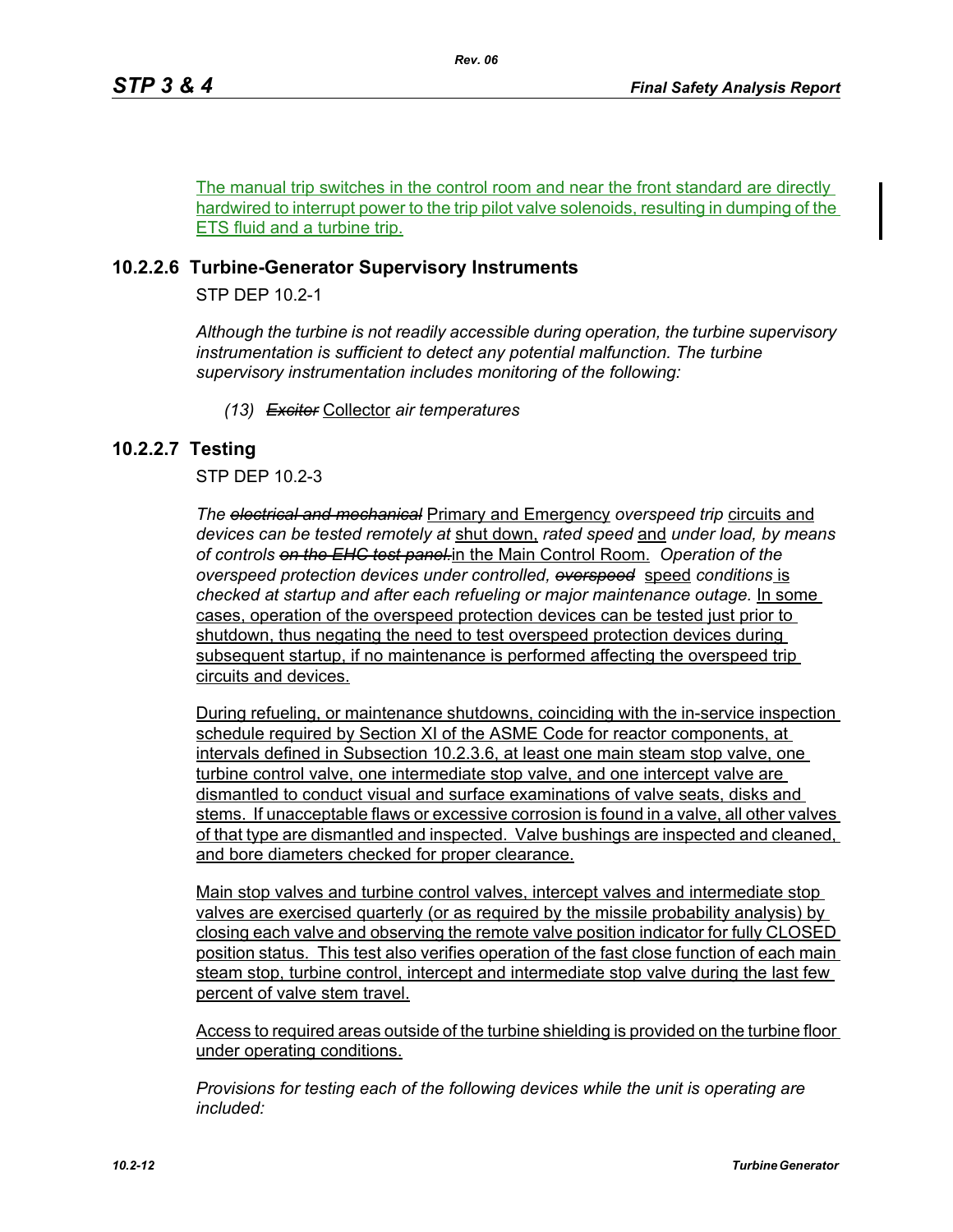- *(1) Main stop valves and control valves*
- *(2) Turbine bypass valves*
- *(3) Low pressure turbine combined intermediate* stop and intercept *valves (CIVs)*
- *(4) Overspeed governor* Emergency trip devices
- *(5) Turbine extraction nonreturn valves*
- *(6) Condenser vacuum trip system* Not Used
- *(7) Thrust bearing wear detector* Not Used
- *(8) Remote trip solenoids* Not Used
- *(9) Lubricating oil pumps*
- *(10) Control fluid pumps*

### **10.2.3.1 Materials Selection**

STP DEP 10.2-2

*Since actual levels of FATT and Charpy V-notch energy vary depending upon the size of the part, and the location within the part, etc., these variations are taken into account in accepting specific forgings for use in turbines for nuclear application. The fracture appearance transition temperature (50% FATT), as obtained from Charpy tests performed in accordance with specification ASTM A-370, will be no higher than - 17.8°C for low-pressure turbine disks. The Charpy V-notch energy at the minimum operating temperature of each low-pressure disk in the tangential direction should be at least 81.4 Nm.*

Low-pressure turbine wheel (disc) forgings are made from vacuum treated Ni-Cr-Mo-V alloy steel forgings. The fracture appearance transition temperature (50% FATT), as obtained from Charpy tests performed in accordance with ASTM A-370, will be no higher than 0ºF for low-pressure turbine wheel (disc) forgings. The Cv energy at the minimum operating temperature will be at least 60 ft-lbs for a low-pressure turbine wheel (disc) forging. A minimum of three Cv specimens will be tested in accordance with specification ASTM A-370 to determine this energy level. The determination of FATT is used in lieu of nil-ductility transition temperature methods.

Large integral rotors are also made from vacuum treated Ni-Cr-Mo-V alloy steel forgings. Their larger size limits the achievable properties. The fracture appearance transition temperature (50% FATT), as obtained from Charpy tests performed in accordance with ASTM A-370, will be no higher than +40ºF for large integral forgings. The Cv energy at the minimum operating temperature will be at least 45 ft-lbs for a large integral rotor forging. A minimum of three Cv specimens will be tested in accordance with specification ASTM A-370 to determine this energy level.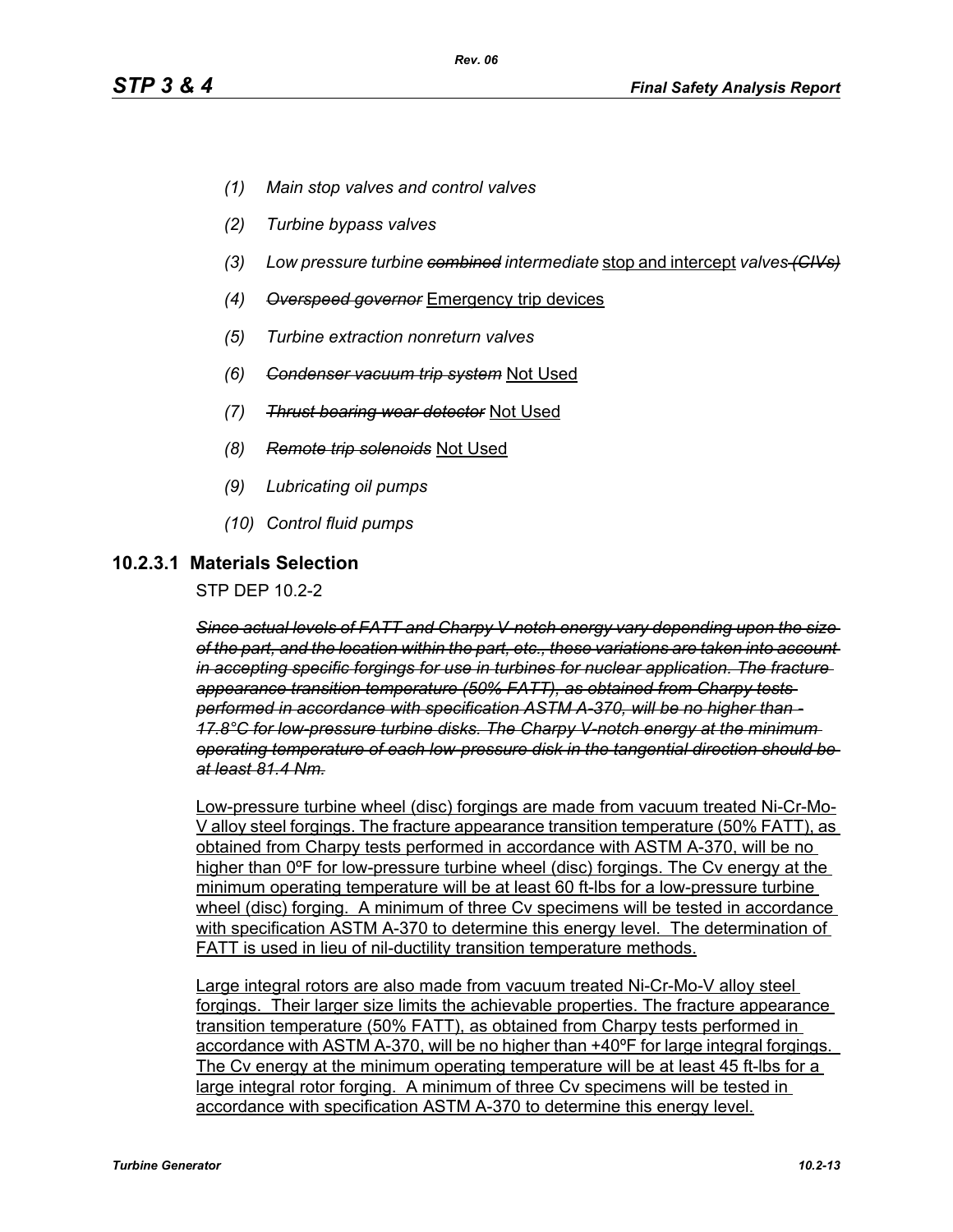Current turbine designs utilize rotors produced from large integral forgings. Future turbine designs may include fabricated rotors produced from multiple wrought components. Acceptable material properties will be consistent with component size and fabrication method.

## **10.2.3.2 Fracture Toughness**

STP DEP 10.2-2

*Stress calculations include components due to centrifugal loads, interference fit, and thermal gradients where applicable. The ratio of material fracture toughness, KIC (as derived from material tests on each major part or rotor), to the maximum tangential stress* intensity *at speeds from normal to 115% of rated speed* design overspeed *is at least 10 mm1/2* 2 at minimum operating temperature. The fracture toughness (KIC) value is determined using a value of deep-seated FATT based on the measured FATT values from trepan specimens, and a correlation factor obtained from historical integral rotor test data.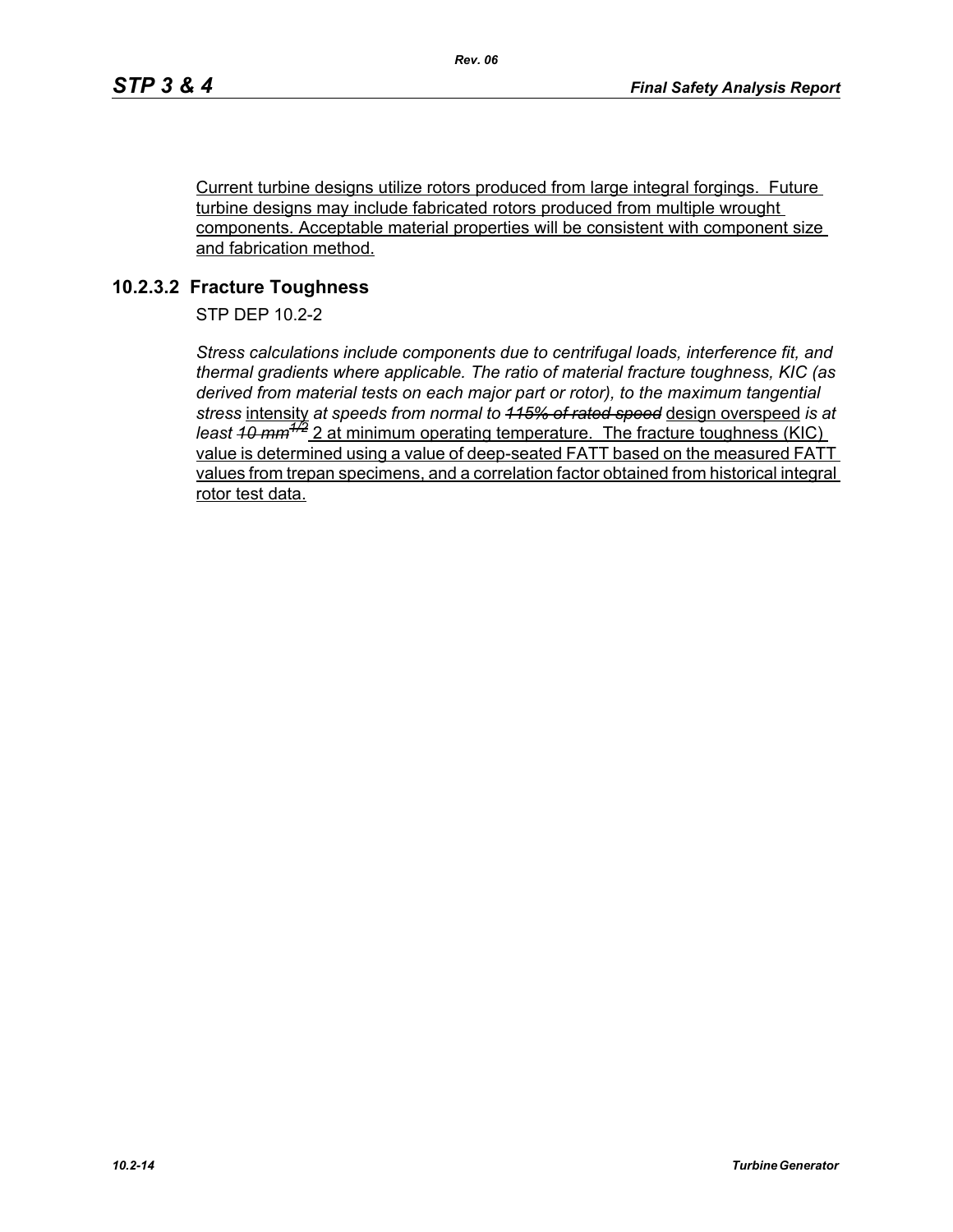*Adequate material facture toughness needed to maintain this ratio is assured by destructive tests on material samples using correlation methods which are as conservative, or more so, than those presented in Reference 10.2-1. However, this method of obtaining fracture toughness, KIC, will be used only on materials which exhibit a well-defined Charpy energy and fracture appearance transition curve and strain-rate insensitive. The COL applicant will provide the test data and the calculated toughness curve to the NRC staff for review. (See Subsection 10.2.5.1 for COL license information.)*

*Turbine operating procedures are employed to preclude brittle fracture at startup by ensuring that metal temperatures are (a) adequately above the FATT, and (b) as defined above, sufficient to maintain the fracture toughness to tangential stress ratio at or above 10 mm1/2. Sufficient warmup time is specified in the turbine operating instruction to assure that toughness will be adequate to prevent brittle fracture during startup.* Sufficient warm-up time is specified in the turbine operating instructions to ensure that the above ratio of fracture toughness to stress intensity is maintained during all phases of anticipated turbine operation.

### **10.2.3.3 High Temperature Properties**

STP DEP 10.2-2

*The operating temperatures of* both *the high-pressure* and the low pressure *rotors are below the stress rupture range. Therefore, creep-rupture is not a significant failure mechanism.* 

### **10.2.3.4 Turbine Design**

STP DEP 10.2-2

*The turbine assembly is designed to withstand normal conditions and anticipated transients, including those resulting in turbine trip, without loss of structural integrity. The design of the turbine assembly meets the following criteria:* 

- *(1) Turbine shaft bearings are designed to retain their structural integrity under normal operating loads and anticipated transients, including those leading to turbine trips.*
- *(2) The multitude of natural critical frequencies of the turbine shaft assemblies existing between zero speed and 20% overspeed are controlled in the design and operation so as to cause no distress to the unit during operation.*
- *(3) The maximum tangential stress resulting from centrifugal forces, interference fit, and thermal gradients does not exceed 0.75 of the yield strength of the materials at 115% of rated speed.* The turbine rotor average tangential stress (excluding stresses in the blade/wheel region) at design overspeed resulting from centrifugal forces, interference fit (as applicable), and thermal gradients does not exceed 0.75 of the minimum specified yield strength of the material.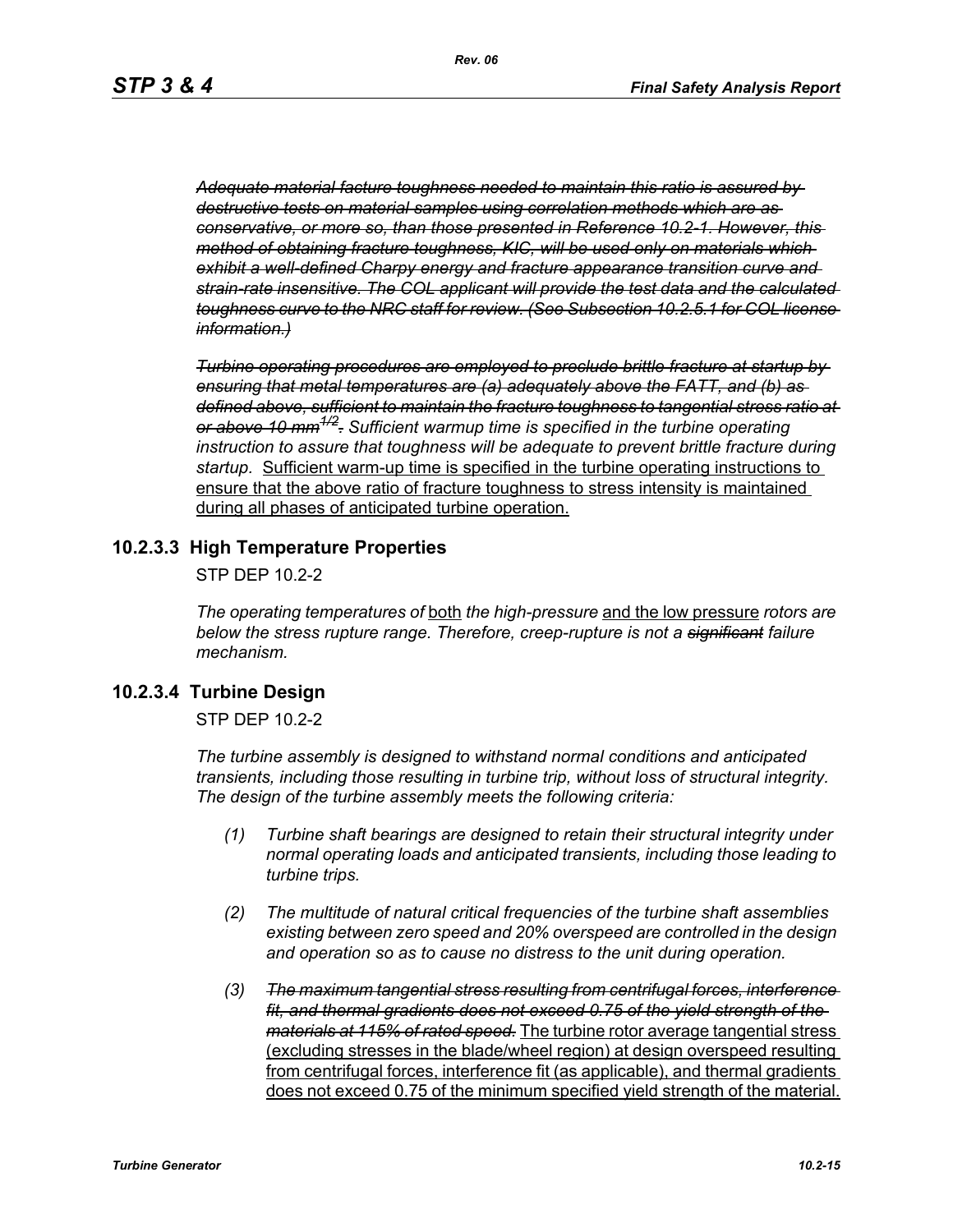- *(4) The design overspeed of the turbine is* at least *5% above the highest anticipated speed resulting from a loss of load. The basis for the assumed design overspeed will be submitted to the NRC staff for review. (See Subsection 10.2.5.2 for COL license information.)*
- *(5) The turbine disk design will facilitate inservice inspection of all high stress regions. The turbine rotor design is based on using solid forged monoblock rotors rather than shrunk-on disks.*

## **10.2.3.5 Preservice Inspection**

STP DEP 10.2-1

*The pre-service inspection procedures and acceptance criteria are as follows.*

- *(1) Forgings are rough-machined with minimum stock allowance prior to heat treatment.*
- *(2) Each finished machined rotor is subjected to 100% volumetric (ultrasonic), and surface visual examinations, using established acceptance criteria. These criteria are more restrictive than those specified for Class 1 components in the ASME Boiler and Pressure Vessel Code, Sections III and V, and include the requirement that subsurface sonic indications are either removed or evaluated to ensure that they will not grow to a size which will compromise the integrity of the unit during its service life.* Forgings undergo 100% volumetric (ultrasonic) examination subject to established inspection methods and acceptance criteria that are equivalent or more restrictive than those specified for Class I components in ASME Code Sections III and V. Subsurface sonic indications are not accepted if found to compromise the integrity of the unit during its service life. Rotor forgings may be bored to remove defects, obtain material for testing and to conduct bore sonic inspection.
- *(3) All finished* Finished *machined surfaces* rotors *are* also *subjected to a* surface and visual examination. Specific portions, including any bores, keyways, or drilled holes, are subject to *magnetic particle test. with no flaw indications permissible* Surface indications are evaluated and removed if found to compromise the integrity of the unit during its service life. All flaw indications in keyways and drilled holes are removed.
- *(4) Each fully bucketed* bladed *turbine rotor assembly is* factory *spin- tested at the highest ainticipated speed resulting from a loss of load* 20% overspeed*.*

*Additional preservice inspections include air leakage tests performed to determine that the hydrogen cooling system is tight before hydrogen is introduced into the generator casing. The hydrogen purity is tested in the generator after hydrogen has been introduced. The generator windings and all motors are megger tested. Vibration tests are performed on all motor-driven equipment. Hydrostatic tests are performed on all*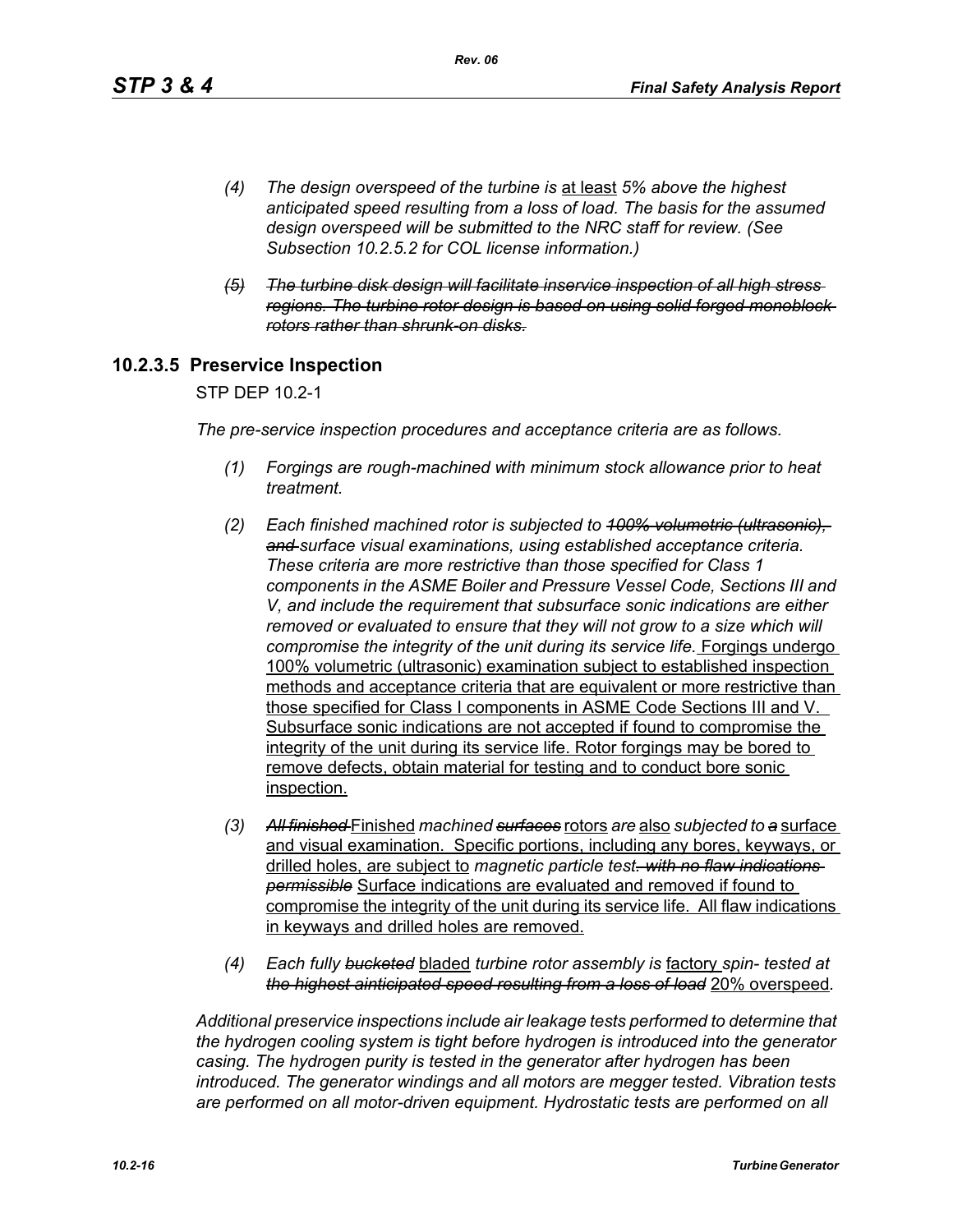*coolers. All piping is pressure tested for leaks. Motor-operated valves are factory leak tested and inplace tested once installed* Required piping is pressure-tested for leaks.

## **10.2.3.6 Inservice Inspection**

STP DEP 10.2-1

*The inservice inspection program for the turbine assembly includes the disassembly of the turbine and complete inspection of all normally inaccessible parts, such as couplings, coupling bolts, turbine shafts, low-pressure turbine buckets, low-pressure and high-pressure* turbine blades and turbine *rotors. During plant shutdown* (*coinciding with the inservice inspection schedule for ASME Section III components, as required by the ASME Boiler and Pressure Vessel Code, Section XI*)*, turbine inspection is performed in sections during the refueling outages so that in 10 years* a *total inspection has been completed at least once* within the time period recommended by the manufacturer*.* 

The recommended maintenance and inspection program plan for the turbine assembly, valves and controls ensures that the annual turbine generator missile probabilities are maintained at or below the acceptable level (see Subsection 10.2.1).

*This inspection consists of visual*, *and surface* and volumetric *examinations as indicated below:*

- *(1) Visual,* magnetic particle, and ultrasonic *examination of all accessible surfaces of rotors.*
- *(2) Visual*, *and surface* magnetic particle, or liquid penetrant *examination of all low-pressure buckets* turbine blades*.*
- *(3) 100% visual* Visual and magnetic particle *examination of couplings and coupling bolts.*

*The inservice inspection of valves important to overspeed protection includes the following:*

*(1) All main stop valves, control valves, extraction nonreturn valves,* intermediate stop valves and intercept valves *and CIVs will be* are *tested under load. Test controls installed on* in *the main control room turbine panel permit full stroking of the stop valves, control valves, and CIVs* intermediate stop valves and intercept valves*. Valve position indication is provided on the panel* in the main control room*. Some load reduction is* may be *necessary before testing main stop and*valves, *control valves,* intermediate stop valves *and* intercept valves *CIVs. Extraction nonreturn valves are tested by equalizing air pressure across the air cylinder. Movement of the valve arm is observed upon action of the spring closure mechanism* by the main control room valve position indication*.*

ı

 $\mathbf I$ 

 $\blacksquare$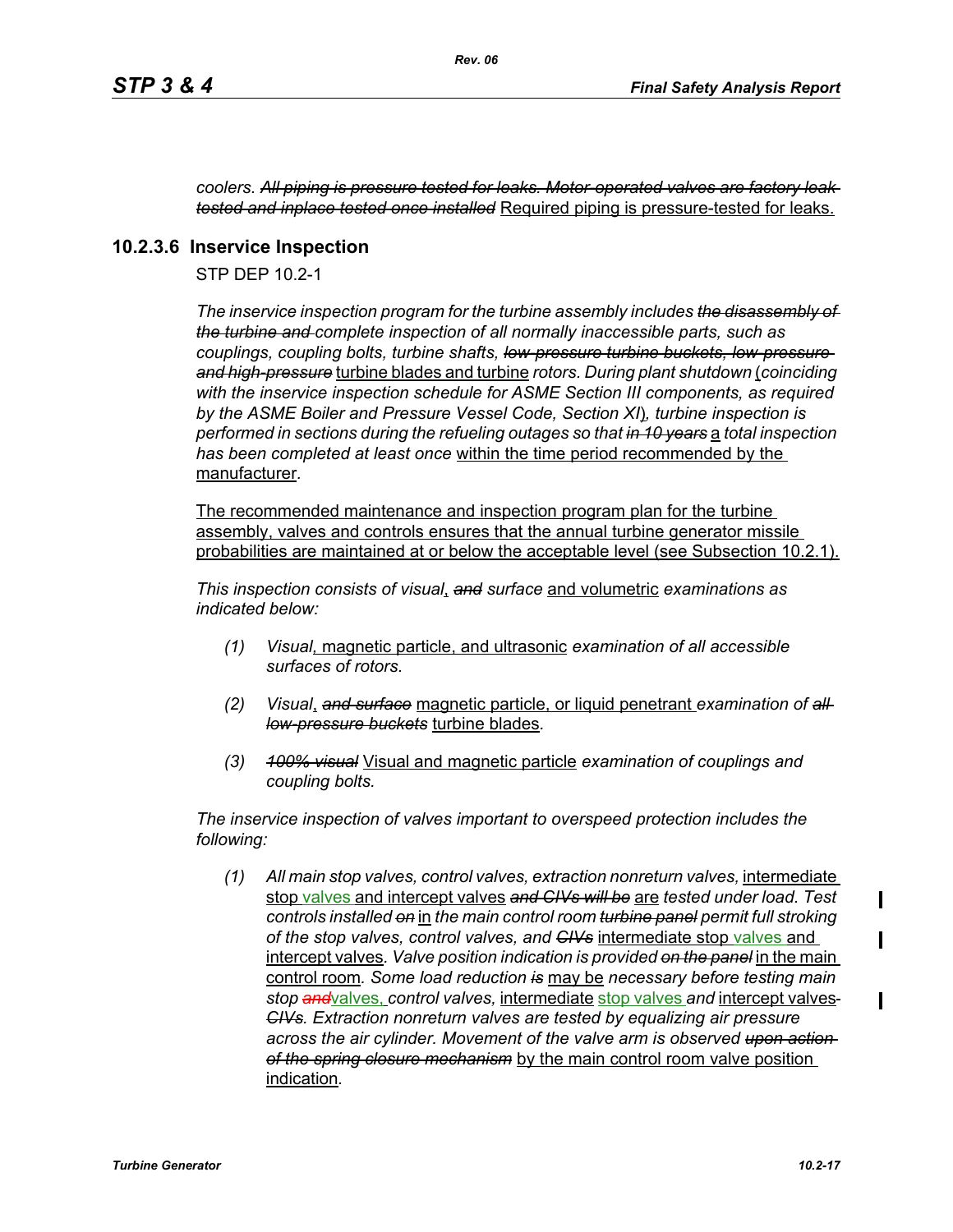*(2) Main stop valves, control valves, extraction nonreturn valves, and CIVs* intermediate stop valves and intercept valves *will be* are *tested by the COL applicant in accordance with the BWROG turbine surveillance test program,* as required by the turbine missile probability analysis *by closing each valve and observing by the* main control room *valve position indicator* indication *that it* the valves *moves smoothly to a fully closed position. Closure of each main stop valve, control valve*, *and CIV* intermediate stop valve and intercept valve *during test will be* is *verified by direct observation of the* main control room *valve motion* position indication*.* This test also verifies the fast closure function during the last portion of the valve travel.

*Tightness tests of the main stop and control valves are performed at least once per maintenance cycle by checking the coastdown characteristics of the turbine from no load with each set of four valves closed alternately*, or using warm-up steam as an indicator with the valves closed*.* 

*Extraction nonreturn valves are tested at power, using the air supply test solenoid valves, to verify operability.*

*During each refueling outage, the main stop valves, control valves, intermediate stop valves, intercept valves, and nonreturn valves are tested to verify their closure times are less than the times provided in FSAR Section 10.2.2.2.*

*The turbine overspeed protection trip devices are tested quarterly, to verify operability of these devices. The time out of service for either the primary or emergency overspeed protection system for maintenance will be specified in the appropriate maintenance procedure.*

- *(3) All main stop valves, main control valves, and CIVs*, intermediate stop valves, and-intercept valves, and extraction nonreturn valves are disassembled and visually *will be inspected once during the first three refueling or extended maintenance shutdowns. Subsequent inspections will be* are *scheduled by the COL applicant in accordance with the BWROG turbine surveillance test program* as required by the turbine missile probability analysis*. The inspections will be conducted for:* 
	- *(a) Wear of linkages and stem packings.*
	- *(b) Erosion of valve seats and stems.*
	- *(c) Deposits on stems and other valve parts which could interfere with valve operation.*
	- *(d) Distortions, misalignment* or cracks*.*

*Inspection of all valves of one functional type (i.e., stop, control, intercept, nonreturn)* are *will be conducted if any unusual condition is discovered* for any detrimental,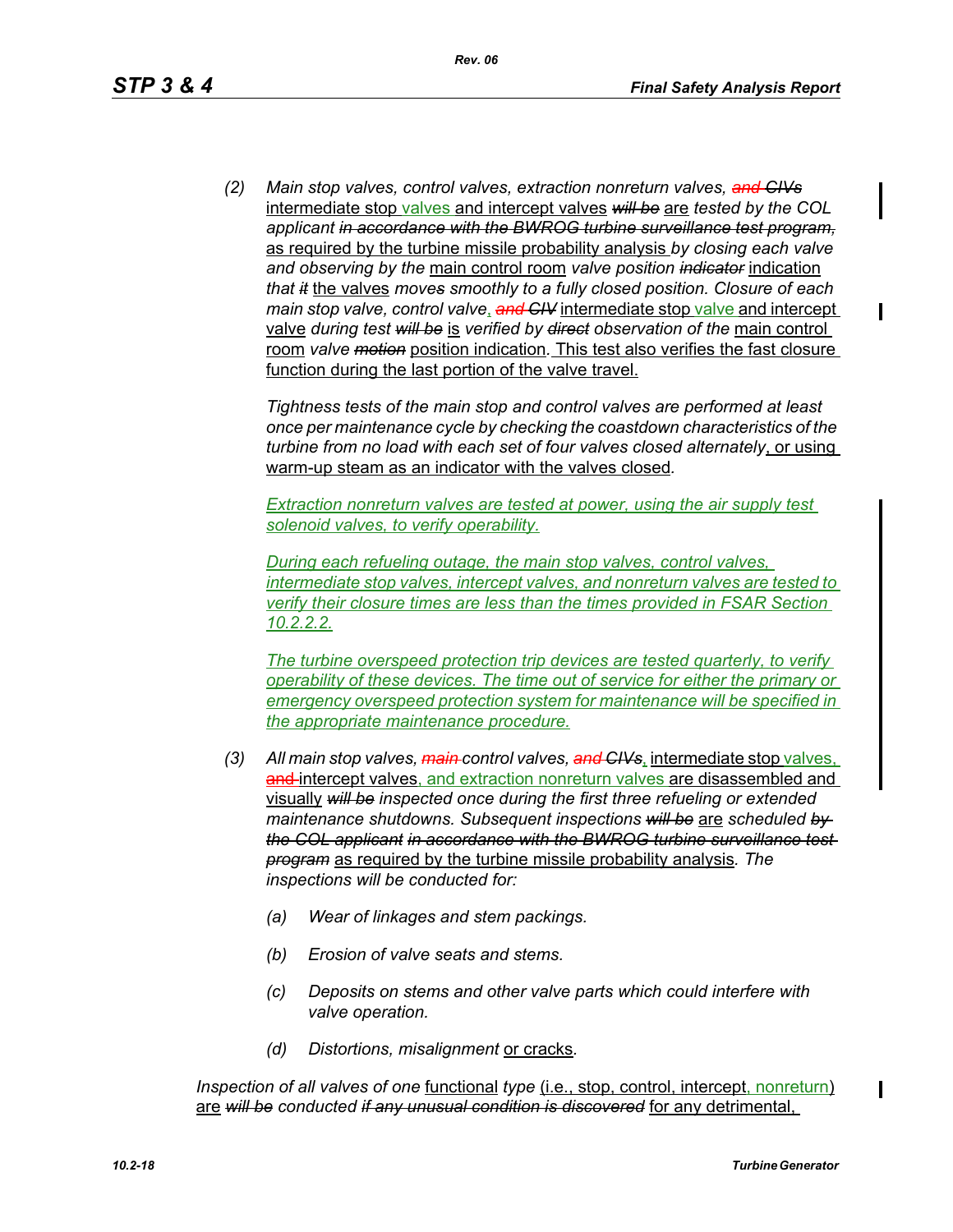#### unusual condition (as defined by the turbine valve in-service inspection program) if one is discovered during the inspection of any single valve*.*

## **10.2.4 Evaluation**

STD DEP T1 2.4-2

STP DEP 3.5-1

The probability of a turbine missile striking any component has been determined beadversely impacting SSCs important to safety will be maintained less than 1x10<sup>-1</sup> per year as discussed in (Subsection 3.5.1.1.1.3), which meets the guidelines of Regulatory Guide 1.115 for not considering turbine missile damage to specific components. Refer to Subsection 3.5.1.1.1.3 for a discussion of compliance with Standard Review Plan 3.5.1.3 and the guidelines of Regulatory Guide 1.115. Thus failure of T-G and associated equipment cannota turbine generator should not preclude the safe shutdown of the reactor.

*Since there is*are *no nuclear safety-related mechanical equipment in the turbine*essential systems or components located in the condenser expansion joint *area and since the condenser is at subatmospheric pressure during all modes of turbine operation, failure of the joint will have no adverse effects on nuclear safety related equipment.*

## **10.2.5 COL License Information**

### **10.2.5.1 Low Pressure Turbine Disk Fracture Toughness**

The following site-specific supplement addresses COL License Information Item 10.1.

In accordance with 10 CFR 50.71(e), STPNOC will update the FSAR to identify the asbuilt turbine material property data that supports the material properties used in the turbine rotor design specified in Subsection 10.2.3.2, after procurement and prior to initial fuel load (COM 10.2-1). Operating procedures to assure sufficient turbine warmup time as required by Subsection 10.2.3.2, are prepared in accordance with the guidelines in FSAR Section 13.5.

## **10.2.5.2 Turbine Design Overspeed**

The following site-specific supplement addresses COL License Information Item 10.2.

The highest anticipated speed resulting from loss of load is normally in the range of 106-109%105-108% of rated speed. Turbine components are designed such that calculated stresses do not exceed the minimum material strength at 120% of rated speed. Turbine rotors are spun to a speed of 120% rated as part of factory balance verification. This is approximately  $40\frac{4}{12\%}$  above the highest anticipated speed resulting from loss of load, which meets the design criteria stated in Section 10.2.3.4 Item (4). The valve closure times used in the overspeed calculation are provided in Subsection 10.2.2.2. The turbine steam admission valves are assumed to be initially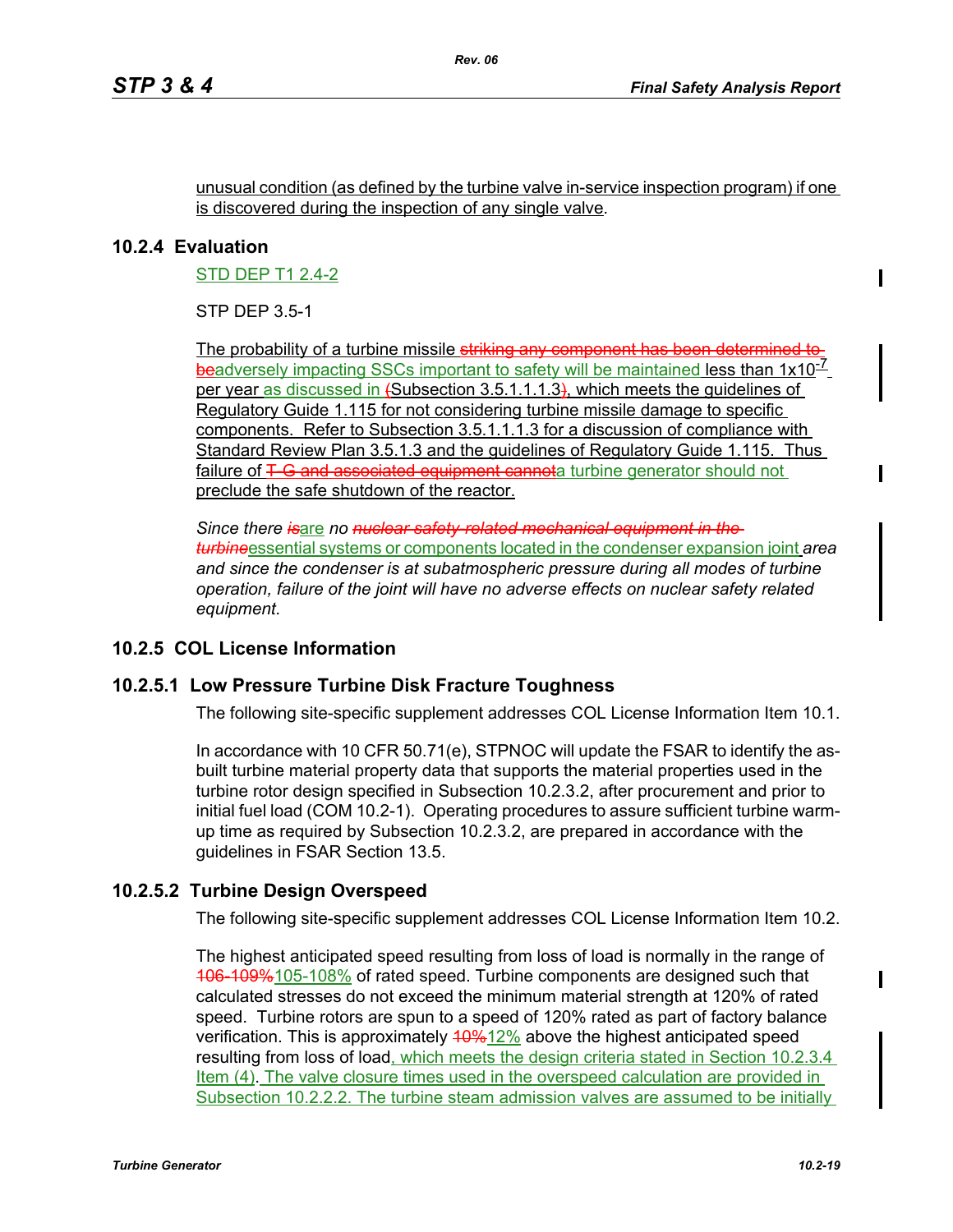at valve-wide-open positions, which are conservative. The primary overspeed trip and the emergency overspeed trip setpoints are 110% and 111%, respectively.

*Rev. 06*

## **10.2.5.3 Turbine Inservice Test and Inspection**

The following site-specific supplement addresses COL License Information Item 10.3.

Turbine inservice test and inspection requirements are discussed in Subsection 10.2.3.6.

## **10.2.6 References**

The following supplement adds the following references.

- 10.2-3 Electric Power Research Institute, "Guidelines for Permanent BWR Hydrogen Water Chemistry Installations – 1987," EPRI NP-5283-SR-A, September 1987.
- 10.2-4 USNRC, "Safety Evaluation Report Relating to the Operation of Hope-Creek Generating Station", NUREG-1048, Supplement No. 6, July 1986
- 10.2-4 J. Tominaga, "Analysis of the Probability of the Generation of Missiles from Fully Integral Nuclear Low Pressure Turbines," Toshiba Technical Report UTLR-0008-P, Revision 1, September 2010.
- 10.2-5 K. Jibiki, "Probabilistic Evaluation of Turbine Valve Test Frequency," Toshiba Technical Report UTLR-0009-P, Revision 1, September 2010.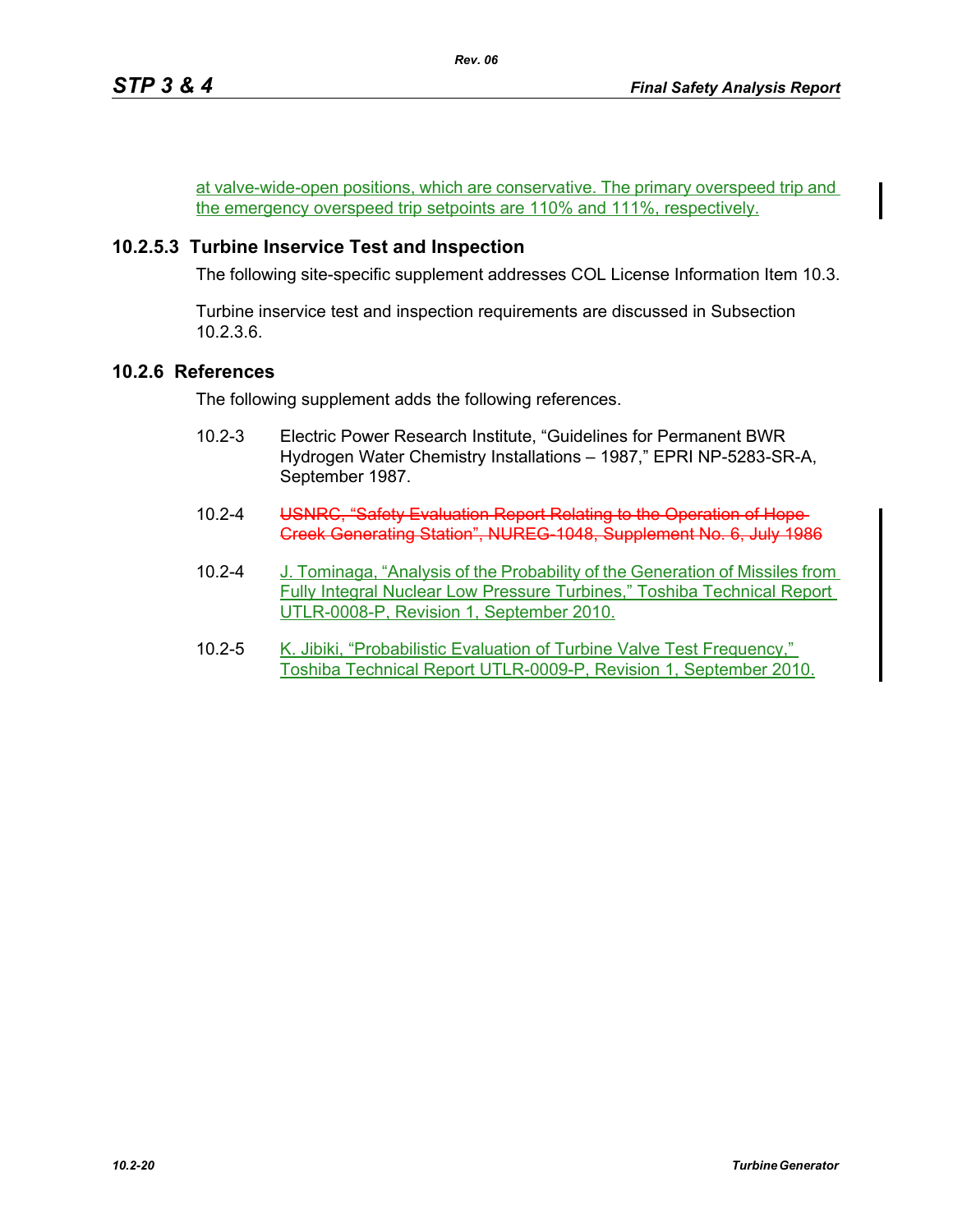

**Figure 10.2-1 Turbine Stop Valve Closure Characteristic**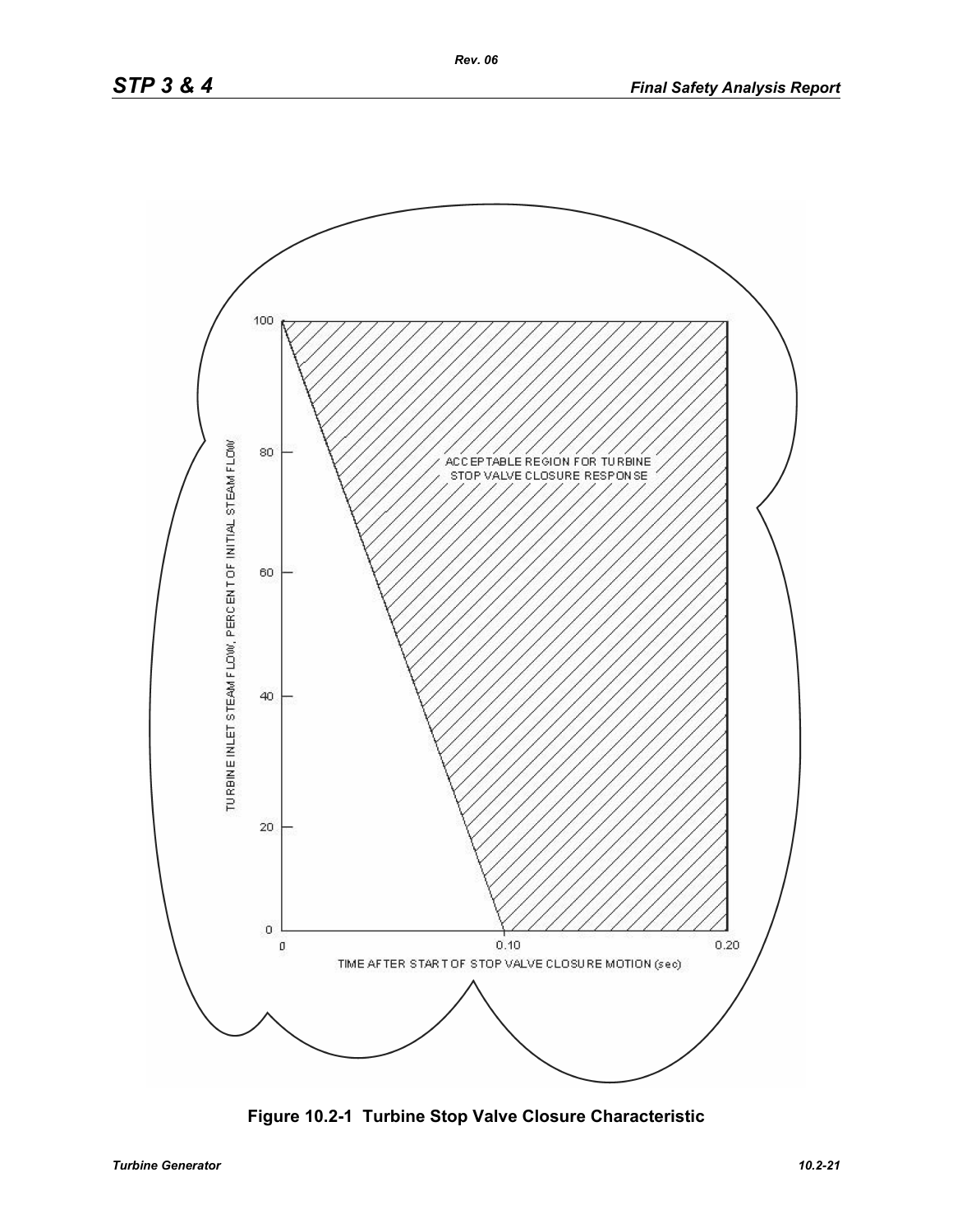



**Turbine Generator** *Turbine Generator 10.2-22/24*

*STP 3 & 4*